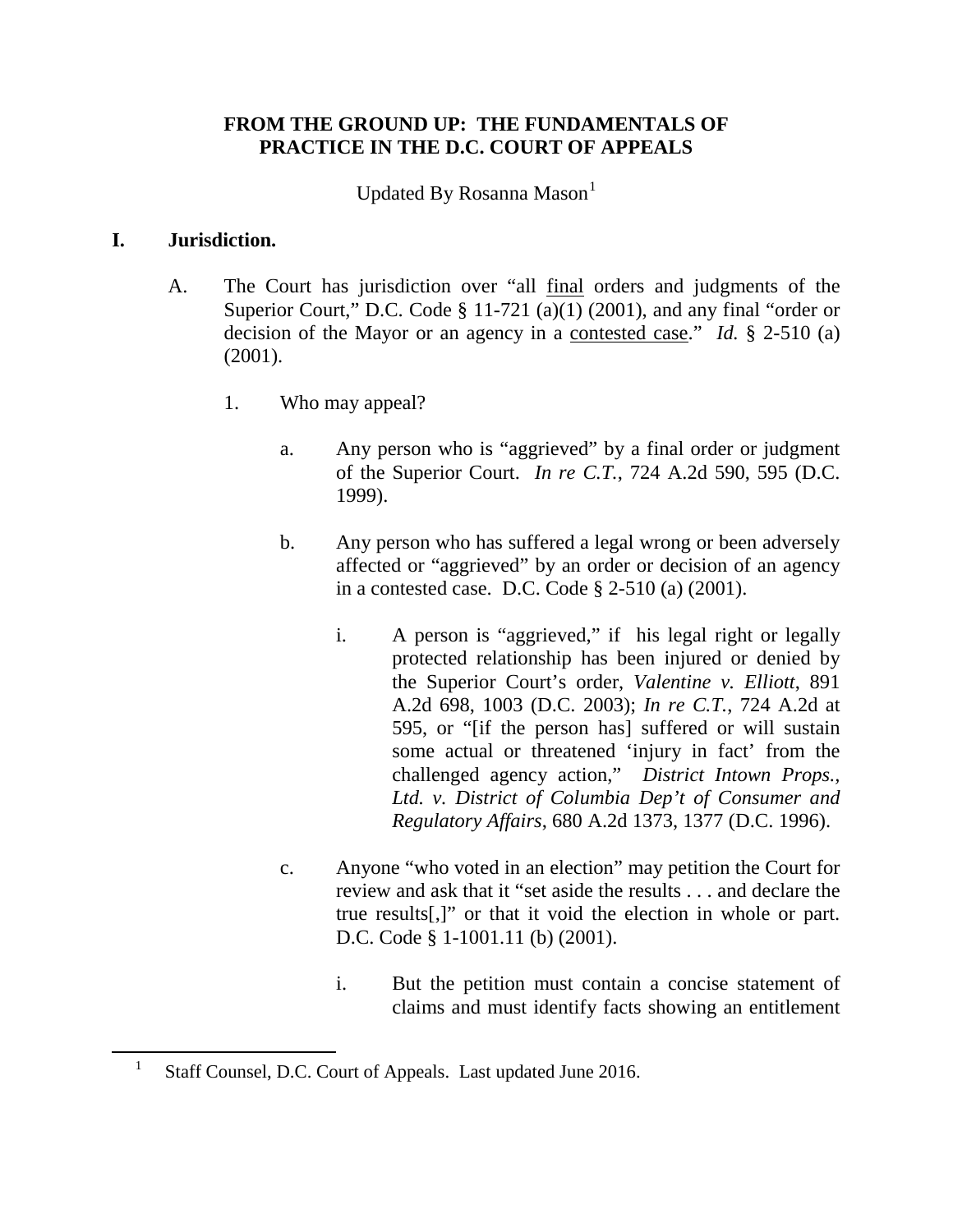to relief; general allegations of dissatisfaction with the results are not sufficient to involve the Court. *Jackson v. District of Columbia Bd. of Elections and Ethics*, 770 A.2d 79 (D.C. 2001); *accord*, *Scolaro v. District of Columbia Bd. of Elections and Ethics*, 717 A.2d 891, 893 (D.C. 1998).

- d. Any qualified voter who challenged a nominating petition, or any person named in the challenged petition as a nominee, may appeal a Board of Elections decision with respect to the challenge. D.C. Code § 1-1001.08 (o)(2) (2001).
- 2. What is a "final" order?
	- a. "An order is final only if it disposes of the whole case on its merits, so that the [trial] court has nothing remaining to do but to execute the judgment or decree already rendered." *In re Estate of Chuong*, 623 A.2d 1154, 1157 (D.C. 1993) (en banc) (Internal quotation marks omitted) (quoting *McBryde v. Metropolitan Life Ins. Co.*, 221 A.2d 718, 720 (D.C. 1966)).
	- b. A final order is **NOT**:
		- i. A pretrial discovery order. *Crane v. Crane*, 657 A.2d 312, 315 (D.C. 1995); *Scott v. Jackson*, 596 A.2d 523, 527 (D.C. 1991); *Horton v. United States*, 591 A.2d 1280, 1282 (D.C. 1991); *United States v. Harrod*, 428 A.2d 30, 31 (D.C. 1981) (en banc). Unless, it is directed to a disinterested third party. *Walter E. Lynch & Co. v. Fuisz*, 862 A.2d 929 (D.C. 2004); *accord, Adams v. Franklin*, 924 A.2d 993, 995 n.2 (D.C. 2007).
		- ii. A contempt order unless sanctions have actually been imposed. *Crane v. Crane*, 614 A.2d 935, 939 (D.C. 1992); *Beckwith v. Beckwith*, 379 A.2d 955, 958 (D.C. 1977).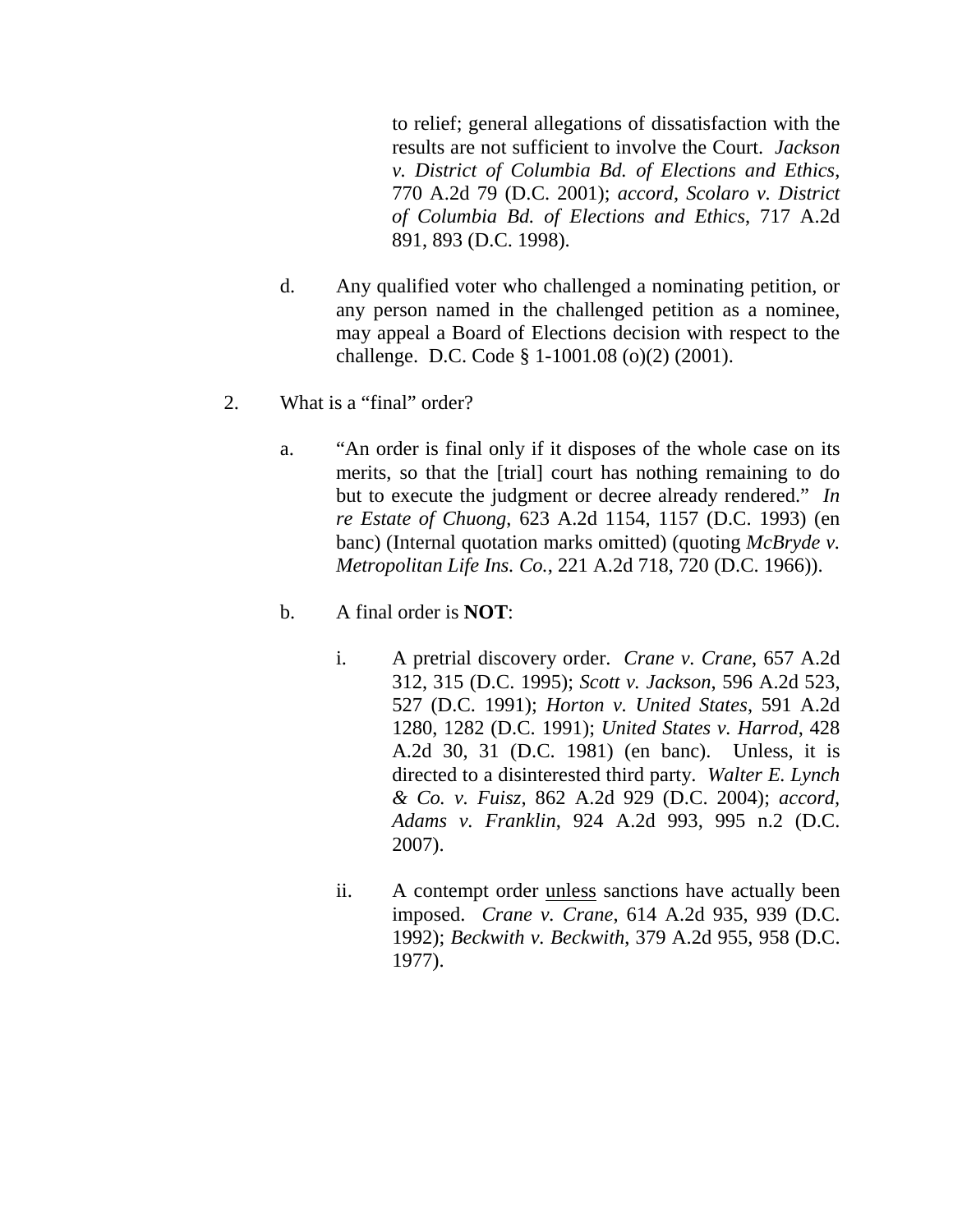- iii. A neglect finding alone; a disposition order must also be entered before the case is final. *In re A.B.*, 486 A.2d 1167 (D.C. 1984); *accord, In re Ak.V*, 747 A.2d 570 (D.C. 2000).
- iv. An order that does anything less than completely terminate a parent's rights with respect to his or her children or forecloses all visitation between a parent and child. *In re K.M.T.*, 795 A.2d 688 (D.C. 2002); *In re S.J.*, 772 A.2d 247, 248 (D.C. 2001); *In re S.G.*, 663 A.2d 1215 (D.C. 1995); *In re A.H.*, 590 A.2d 123 (D.C. 1991); **but also** *see In re M.F.*, 55 A.3d 373 (D.C. 2012) (stating an order that completely cuts off visitation temporarily is not appealable as a final order due to its temporary nature where visitation could resume upon the meeting of specific conditions). **However,** the court recently held in an en banc petition that a change of permancy goal from reunification to adoption is immediately appealable and the court favors resolution on cross-motions for summary disposition. *In re Ta.L.,* 19 A.3d 1060 (D.C. 2016) (en banc).
- v. An order that is issued before the prescribed administrative remedy has been exhausted. *District of Columbia v. Group Ins. Admin.*, 633 A.2d 2, 20 (D.C. 1993); *Bender v. District of Columbia Dep't of Emp't Servs.*, 562 A.2d 1205, 1208 (D.C. 1989).
- vi. An order that has been issued by a Magistrate Judge. D.C. Code § 11-1732 (k) (2001). These orders do not become final for the purposes of appeal until they have been reviewed by an Associate Judge of the Superior Court. Often neglect, initial detention hearings, and traffic cases are initially heard by a Magistrate Judge. *See* i*d; see also* Super. Ct. Civ. R. 73 (b); D.C. Fam. Ct. R. 10 (f); *Bratcher v. United States*, 604 A.2d 858 (D.C. 1992); *Arlt v. United States*, 562 A.2d 633 (D.C. 1989).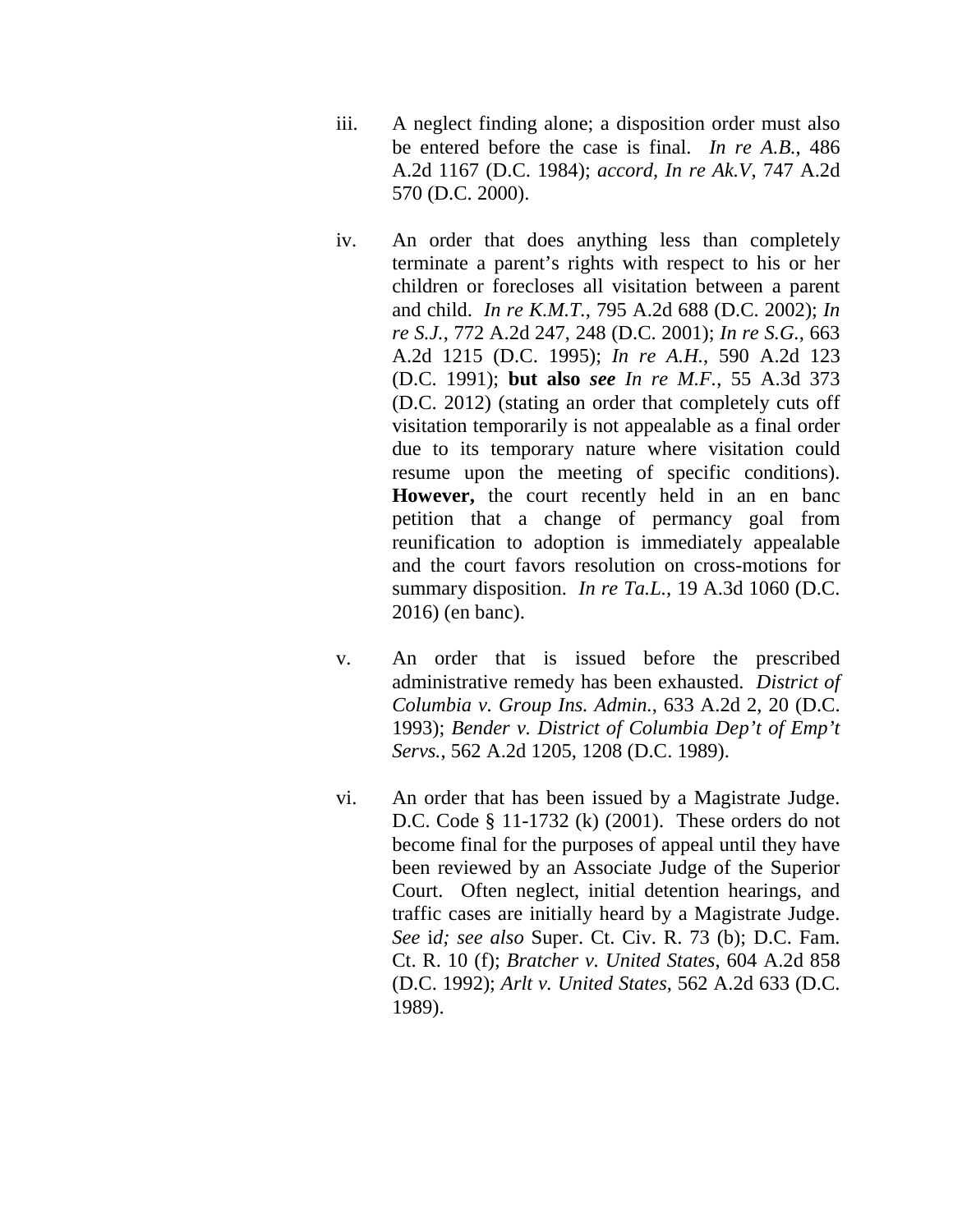- vii. An order that leaves any cause of action unresolved against any party or any claims in a consolidated matter unresolved. *West v. Morris*, 711 A.2d 1269, 1271 (D.C. 1998); *Paden v. Galloway*, 550 A.2d 1128 (D.C. 1988); *Dyhouse v. Baylor*, 455 A.2d 900 (D.C. 1983). However, *see* D.C. Super. Ct. Civ. R. 54 (b).
- c. The Court has also long held that an order compelling arbitration or staying a case pending arbitration is not final or appealable. *See, e.g., Evans v. Dreyfuss Bros.*, 971 A.2d 179 (D.C. 2009) (citing *Judith v. Graphic Commc'ns Intl Union,*  727 A.2d 890 (D.C. 1999)); *Umana v. Swidler & Berlin*, 669 A.2d 717 (D.C. 1995); *Haynes v. Kuder*, 591 A.2d 1286 (D.C. 1991). The D.C. Council, however, has revised the statute to adopt the Uniform Arbitration Act, which makes these orders appealable. D.C. Code § 16-4427 (2009 Supp.). Because this arguably violates the Home Rule Act, which prohibits the Council from enacting legislation affecting the courts, s*ee* D.C. Code § 1-206.02 (a)(4) (2006 Repl.), the Court must address whether these revisions violate the Home Rule Act. This court has now held that certain orders granting arbitration are appealable, *Parker v. K&L Gates, LLP, 76 A.3d 859 (D.C. 2013)*; but see, *Andrew v. Am. Imp. Ctr.*, 110 A.3d 626, 636 (D.C. Feb. 26, 2015) (holding in the limited circumstance where a consumer claims that an arbitration clause in a contract of adhesion is unconscionable, the (alleged) injury (i.e. the unconscionability of the contract) is serious enough to give this court jurisdiction under D.C. Code § 11-721 (a)(2)(A) (2012 Repl.) but reserving "judgment as to whether an appeal of a ruling compelling arbitration that does not emanate from a challenge to an arbitration clause in a contract of adhesion might lie in some other circumstance or whether § 16-4427 as applied in other contexts might violate  $\S 602(a)(4)$  of the Home Rule Act").
- 3. What is a "contested case?"
	- a. A contested case is a proceeding in which the legal rights, duties, or privileges of specific parties are required by law or constitutional right to be determined after a hearing. D.C.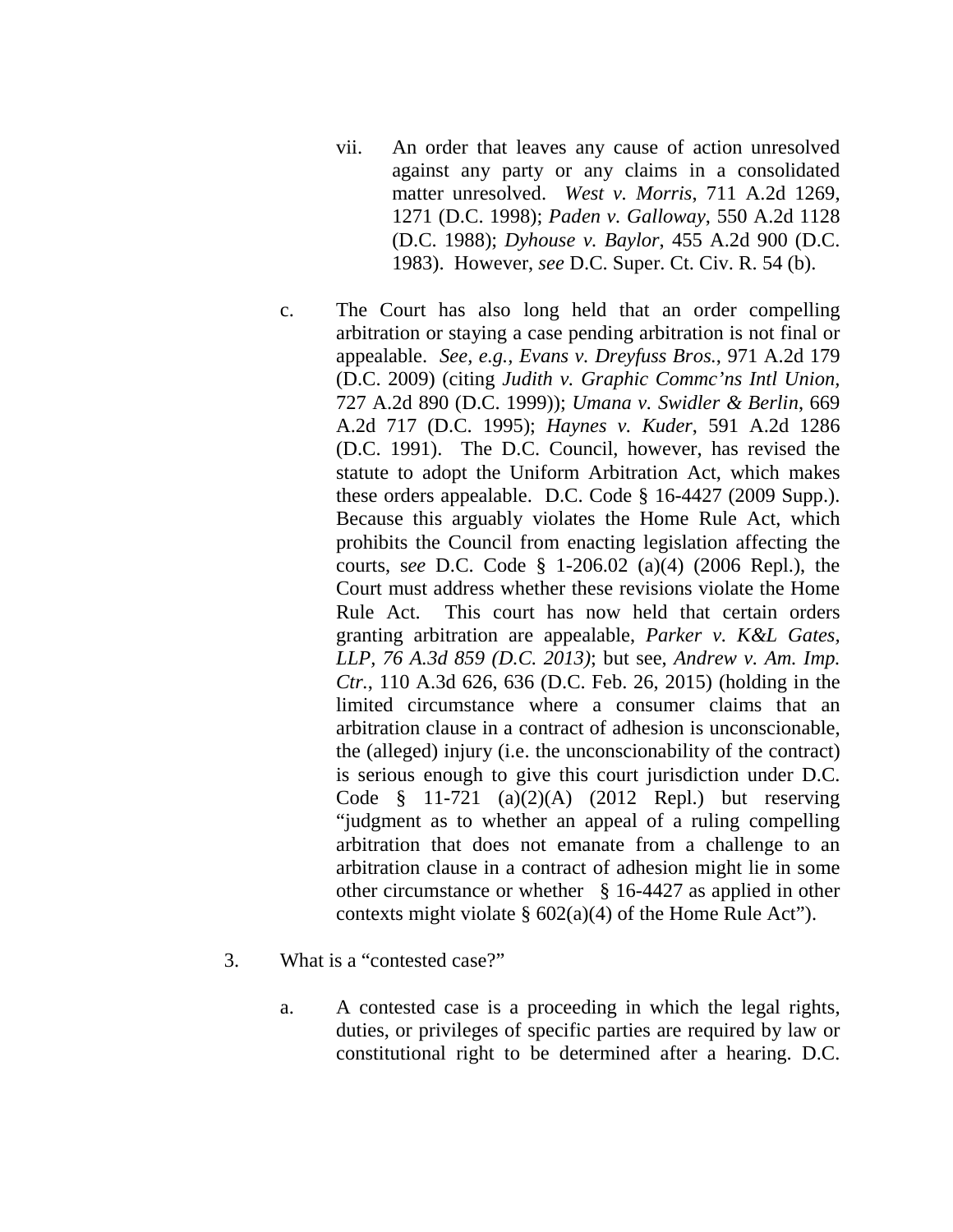Code § 2-502 (8) (2001); *Richard Milburn Pub. Charter Alt. High School v. Cafritz*, 798 A.2d 531 (D.C. 2002); *Singleton v. District of Columbia Dep't of Corr.*, 596 A.2d 56 (D.C. 1991); *Chevy Chase Citizen's Ass'n v. District of Columbia Council*, 327 A.2d 310 (D.C. 1974) (en banc). The hearing must be a "trial-type" adjudicative proceeding that affects the interests of specific parties, not a rule-making proceeding. **However**, the court has held that an administrative order terminating someone from the housing voucher program with Housing Authority is appealable to DCCA, *Mathis v. District of Columbia Housing Authority*, 124 A.3d 1089 (D.C. 2015).

- b. A contested case does **NOT** include:
	- i. Any matter subject to a subsequent trial *de novo*. D.C. Code § 2-502 (8)(a) (2001).
	- ii. Any matter involving the selection or tenure of a District officer or employee. *Id.* § 2-502 (8)(b).
	- iii. Any proceeding in which decisions rest solely on inspections, tests, or elections. *Id.* § 2-502 (8)(c).
	- iv. Any case where the Mayor or an agency acts as an agent or court for the District. *Id.* § 2-502 (8)(d).
- c. **NOTE** Many administrative matters are now appealed to the Office of Administrative Hearings and appeals from these orders are generally taken to the Court of Appeals. However, you must check the statutes since some of these orders must be appealed to other agencies prior to the filing of an appeal with the Court of Appeals; e.g. some housing cases must be appealed first to the Rental Housing Commission and some licensing issues must first be appealed to the various licensing boards.
- 4. When do I appeal?
	- a. In civil or criminal proceedings the appeal must be taken within 30 days from the date the order or judgment is entered on the docket of the Superior Court unless a different time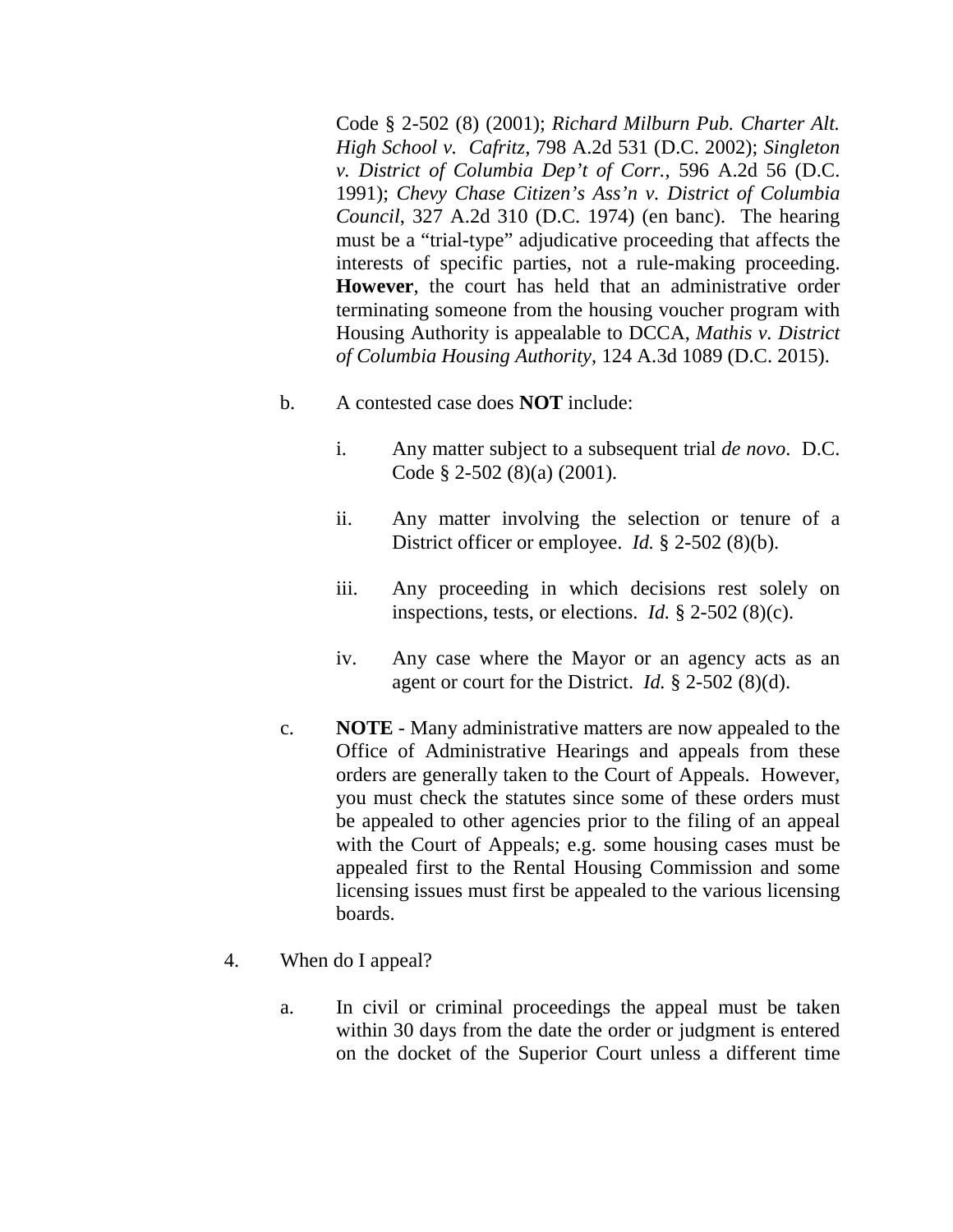frame is specified by the D.C. Code. *See* D.C. App. R. 4  $(a)(1)$ ,  $(b)(1)$ . If the order is entered outside the presence of the parties, the time for calculating the time for filing a notice of appeal does not start until after the fifth day the Clerk of Superior Court has made an entry on the docket. See D.C. App. R. 4 (a)(6), **but see,** *Clark v. Bridges*, No. 12-CV-49 (D.C. Aug. 22, 2013) (Because the Superior Court no longer requires mailing of its judgments or orders, D.C. App. R. 4 (a)(6), that provides for an additional five days to be added to the time for noting an appeal if the judgment was required to be mailed, no longer applies and a notice of appeal must be filed within 30 days from entry of the judgment or order on the docket).

- b. In administrative proceedings the petition for review must be filed within 30 days after notice is given in conformance with the agency's rules. D.C. App. R. 15 (a)(2). **Exceptions:**
	- i. A contractor may appeal a decision of the Contract Appeals Board within 120 days, D.C. Code § 2-309.05 (a) (2001).
	- ii. Public Service Commission orders denying reconsideration may be appealed within 60 days. *Id.* § 34-605 (a).
- c. Any challenge to the results of an election must be brought within 7 days after the Board of Elections & Ethics certifies the results. *Id*. § 1-1001.11 (b). Any challenge to the Board's determination with respect to the validity of a nominating petition must be brought within 3 days after announcement of the determination. *Id*. § 1-1001.08 (o)(2).
- d. Regardless of the type of proceeding, the time period is mandatory and the Court will not hear an appeal filed after it has expired. *See, e.g., Flores v. District of Columbia Rental Hous. Comm'n,* 547 A.2d 1000 (D.C. 1988) (agency proceedings); *United States v. Jones*, 423 A.2d 193, 196 (D.C. 1980) (criminal appeals); *In re C.I.T.*, 369 A.2d 171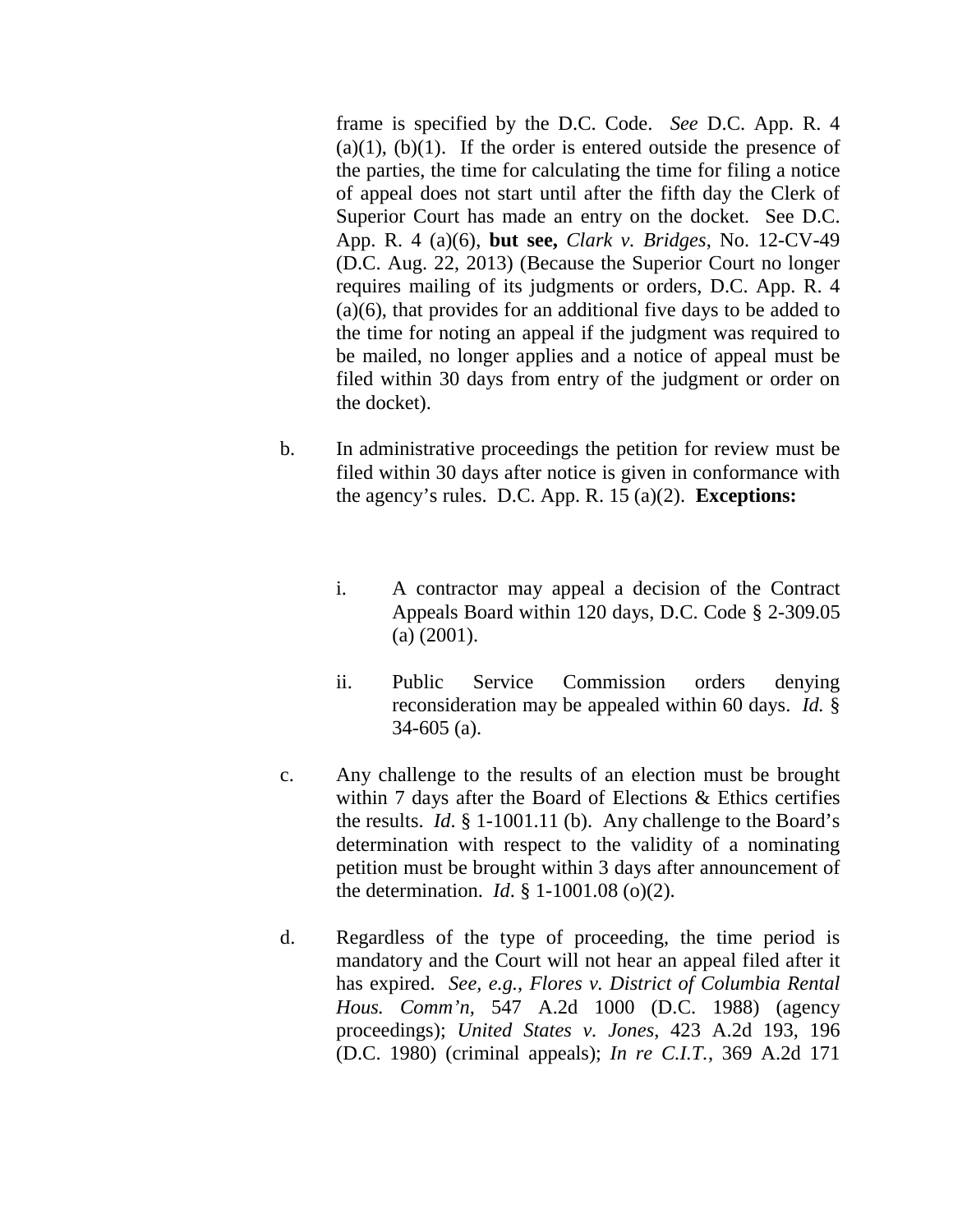(D.C. 1977) (civil appeals).

- i. **Exceptions**: Certain post-trial motions will toll the time for noting an appeal until they have been acted upon. *See* D.C. App. R. 4 (a)(4), (b)(3). Take care, however, to see that the motion itself is timely or it may not toll the appeal time. *See Wilkins v. Bell*, 917 A.2d 1074 (D.C. 2007); *Vincent v. Anderson*, 621 A.2d 367, 370 (D.C. 1993). B*ut see Affordable Elegance Travel, Inc. v. Worldspan L.P.*, 774 A.2d 320, 330-32 (D.C. 2001) (discussing exceptions). Tolling motions include:
	- A. A motion for judgment notwithstanding the verdict, *a.k.a.* a motion for judgment as a matter of law, under Super. Ct. Civ. R. 50 (b).
	- B. A motion to amend or make additional findings of fact under Super. Ct. Civ. R. 52 (b).
	- C. A motion for "reconsideration," *a.k.a.* a motion to vacate, alter, or amend the judgment under Super. Ct. Civ. R. 59 (e).
	- D. A motion for new trial under Super. Ct. Civ. R. 59 (b).
	- E. A motion for relief from judgment under Super. Ct. Civ. R. 60 (b) or other basis so long as the motion is filed no later than 10 days after the judgment is entered. This type of motion was not always tolling. *See Nichols v. First Union Nat'l Bank*, 905 A.2d 268 (D.C. 2006).
	- F. A motion for judgment of acquittal under Super. Ct. Crim. R. 29.
	- G. A motion in arrest of judgment under Super. Ct. Crim. R. 34.
	- H. A motion for new trial on grounds other than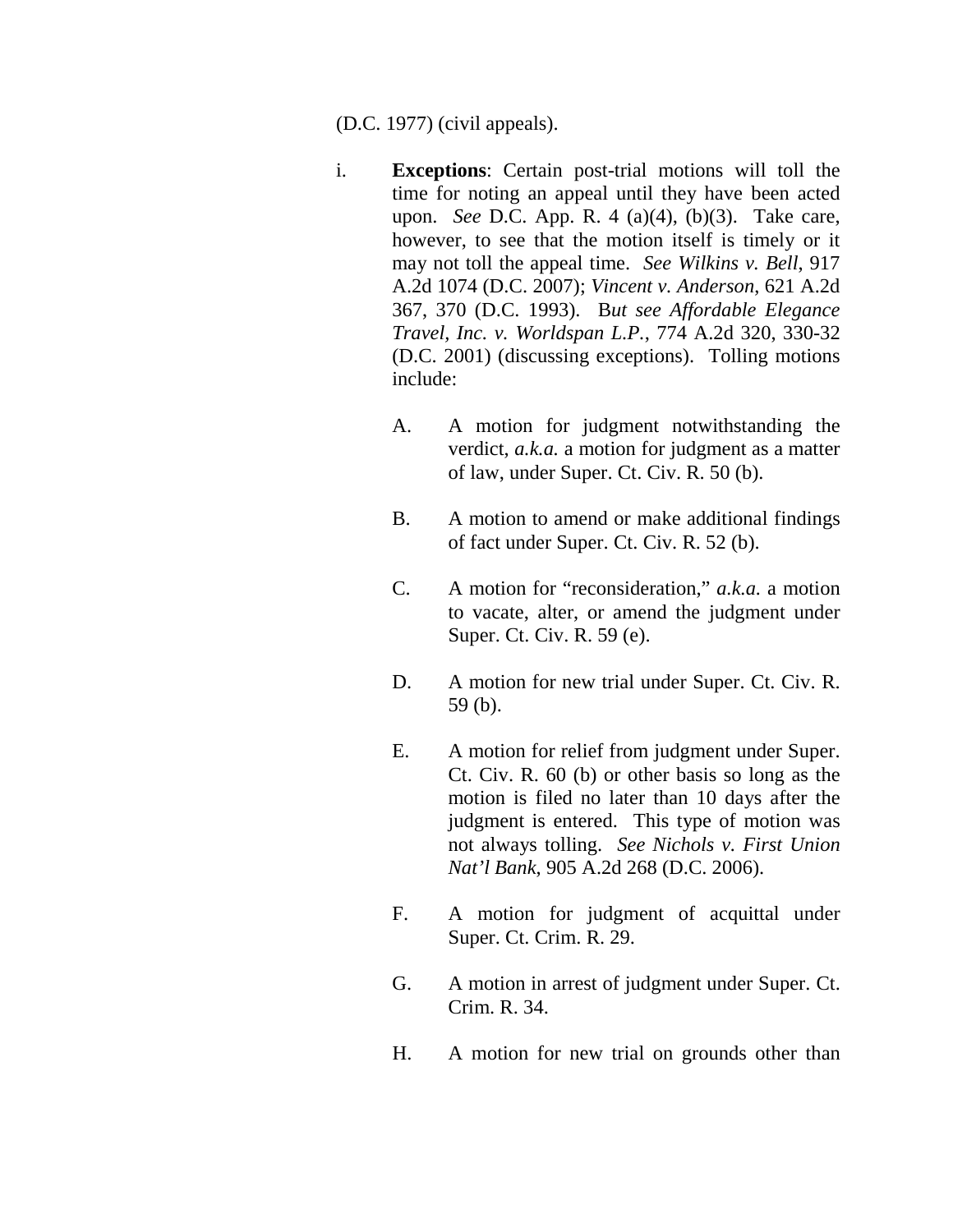newly discovered evidence under Super. Ct. Crim. R. 33.

- I. A motion for new trial based on newly discovered evidence under Super. Ct. Crim. R. 33, if filed within 30 days of the judgment.
- B. In two situations the Court's review is discretionary and must be sought by filing an Application for Allowance of Appeal ("AAA"). They are: 1) judgments of the Small Claims Branch and 2) judgments in criminal cases where the potential penalty is up to 1 year of imprisonment, and/or a fine of up to \$1,000, but where the defendant has actually been fined less than \$50. D.C. Code §§ 11-721 (c), 17-301 (b) (2001); D.C. App. R. 6.
	- 1. Since Small Claims proceedings are frequently heard by Magistrate Judges, it's important to remember the decision is not final until it has been reviewed by an Associate Judge. In civil cases, the time frame for doing this is very short – 10 days, *see* Super. Ct. Civ. R. 73 (b)-(c), but the period is longer in Family Court cases – 30 days (for child support issues and orders determining paternity), *see* D.C. Super. Ct. Fam. Ct. R. D (e).
	- 2. The time frame for filing an AAA is very short; it must be filed within 3 days of the Superior Court's order. D.C. Code § 17-307 (b)  $(2001)$ ; D.C. App. R. 6  $(a)(2)$ . Parties have occasionally been misinstructed on this point and told they have 30 days. Also *Clark v Bridges*, No. 12-CV-49 (Aug. 22, 2013), impacts the time period for filing these applications; however, unlike D.C. App. R. 4, D.C. App. R. 6 does not provide for any extension of time to file the application.
	- 3. An AAA will be granted if one judge of the Court believes that it should be; otherwise, it will be denied and the denial acts as an affirmance of the lower court's decision. D.C. Code § 17-301 (b) (2001).
	- 4. The Court will not grant an AAA unless the applicant can demonstrate "apparent error or a question of law [that], has not been, but should be decided by th[e] court." *Karath v. Generalis*, 277 A.2d 650, 651 (D.C. 1971); *accord, K.C. Enter. v. Jennings*, 851 A.2d 426 (D.C. 2004); *W.H.H. Trice & Co. v. Faris*, 829 A.2d 189 (D.C.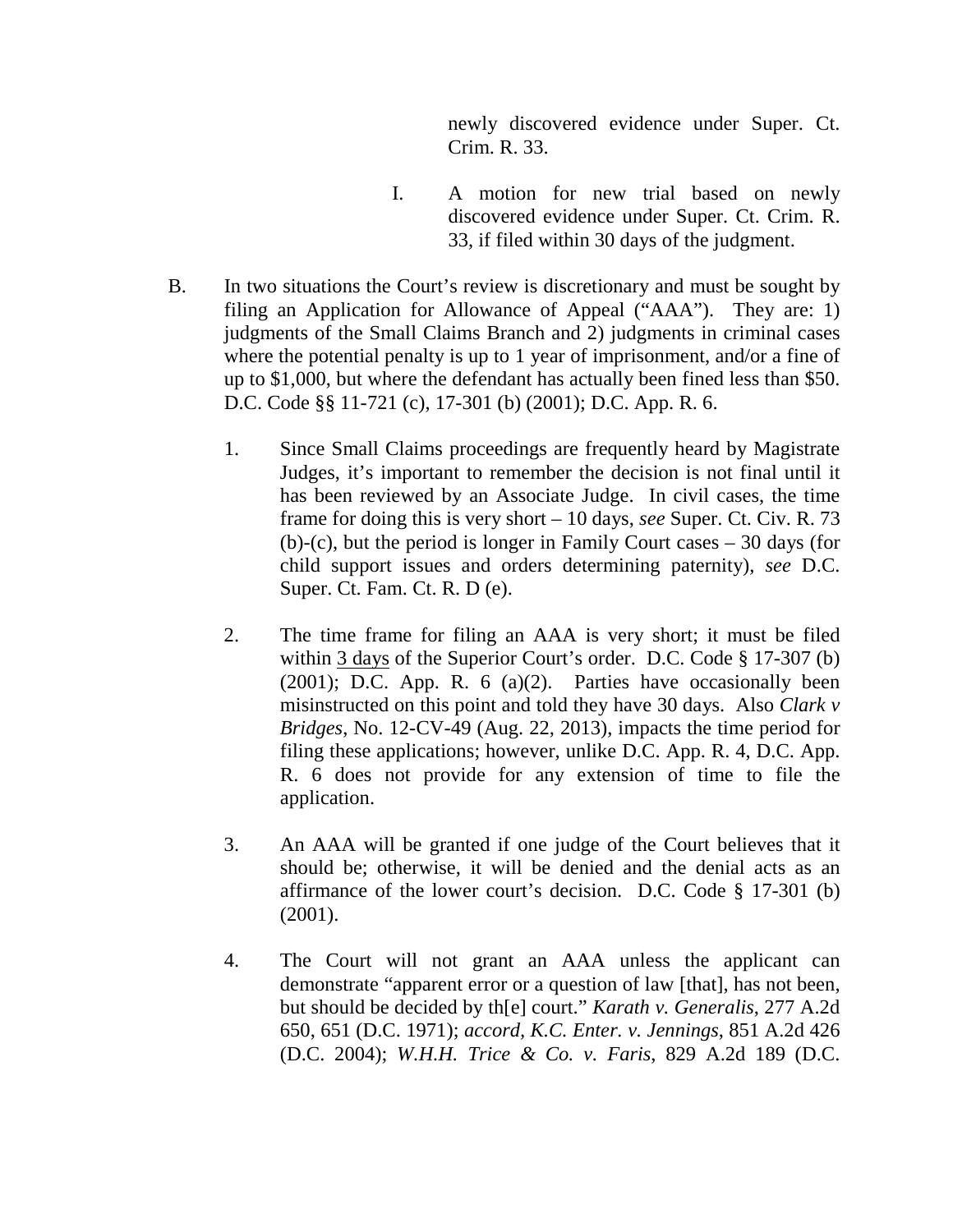2003).

- C. The Court also has jurisdiction over certain interlocutory matters.
	- 1. **By statute** it may review non-final orders of the Superior Court that:
		- a. Grant, continue, modify, refuse, or dissolve an injunction, or that refuse to dissolve or modify an injunction. D.C. Code § 11-721 (a)(2)(A) (2001).
		- b. Appoint receivers, guardians, or conservators, or that refuse to wind up receiverships, guardianships, or the administration of conservators or take steps to accomplish their purpose. *Id*.  $$11-721 (a)(2)(B).$
		- c. Change or affect the possession of property. *Id*. § 11-721  $(a)(2)(C)$ .
			- i. This does not apply to orders that involve the exchange of money. *See Dameron v. Capitol House Assocs., Ltd.*, 431 A.2d 580, 587 (D.C. 1981); *accord, Hagner Mgmt. Corp. v. Lawson*, 534 A.2d 343, 345 (D.C. 1987).
			- ii. The key question is whether the order changes the *status quo* with respect to the property. *See Bowie v. Nicholson*, 705 A.2d 290 (D.C. 1998); *Williams v. Dudley Trust Found.*, 675 A.2d 45, 51 (D.C. 1996).
			- iii. Appeals from these interlocutory orders (and presumably from any interlocutory order) are not mandatory, and a party adversely affected by such an order may await the final judgment before noting an appeal. *Estate of Patterson v. Sharek*, 924 A.2d 1005 (D.C. 2007).
		- d. Detain an individual pending trial or appeal in criminal cases. *See* D.C. Code § 23-1324 (2001). In addition, the Court has held that, unlike a typical motion to reconsider, an order denying a motion to reconsider a pre-trial detention order is appealable even if no timely appeal was taken from the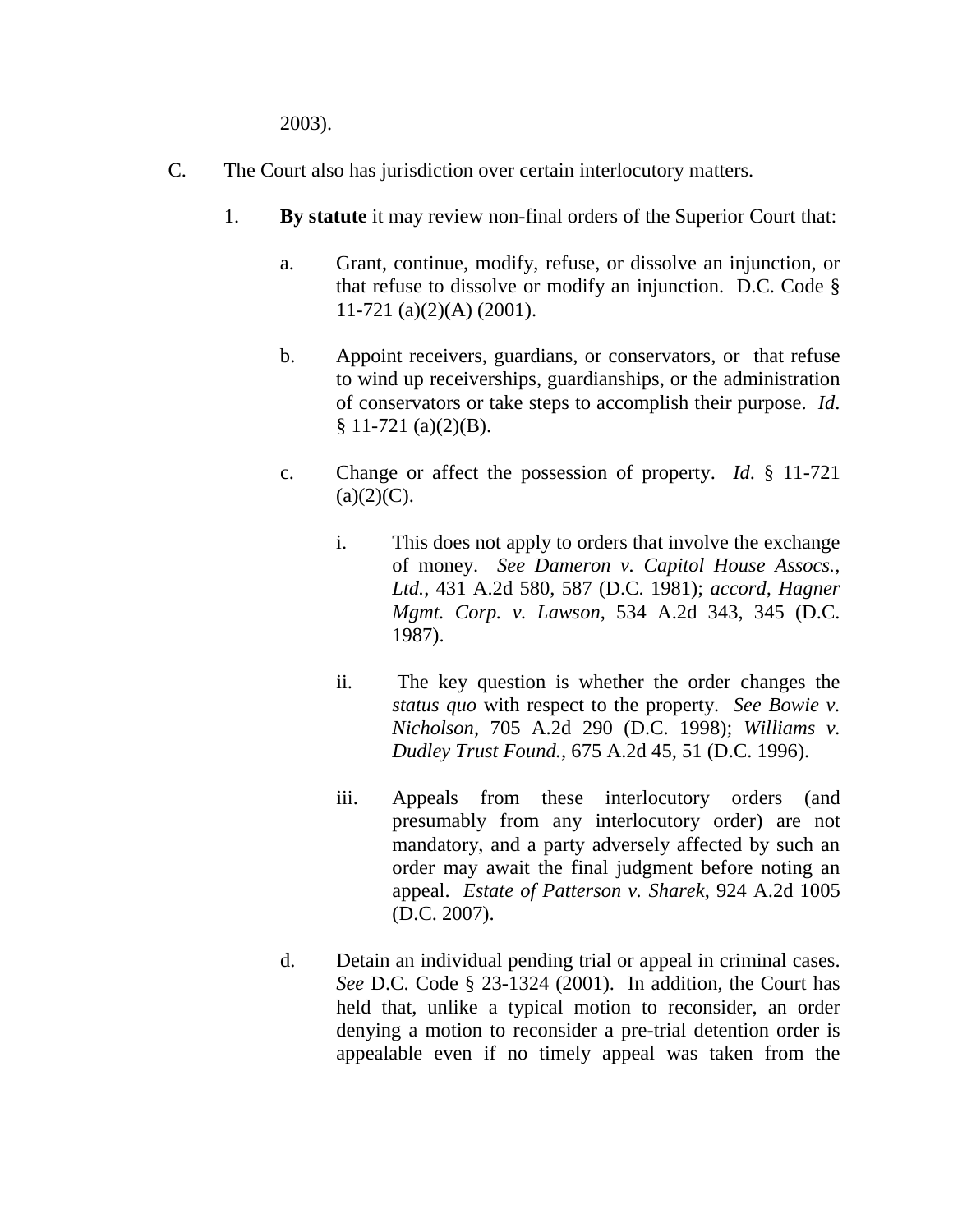original detention order itself. *Blackson v. United States*, 897 A.2d 187, 192-93 (D.C. 2006).

- e. Detain or place a child in shelter care, or transfer a child for criminal prosecution. D.C. Code §16-2328 (a) (2001).
	- i. As with AAAs, the time for bringing an appeal from these juvenile detention or transfer orders is shortened. The notice must be filed within 2 days of the date of entry. *Id*. But once the notice is timely filed, the Court must expedite the case and hear argument within three days of the notice (Sundays excluded). *Id*. § 16- 2328 (b).
	- ii. If the notice is not filed within 2 days, but is filed within 30 days, no hearing is required. However, the Court will expedite resolution of the matter and prefers to address these cases on cross-motions for summary disposition.
- f. Direct the United States or the District of Columbia to return seized property, suppress evidence, or otherwise deny the prosecutor the use of evidence at trial. *Id*. § 23-104.
- g. Direct that someone be extradited. *Id*. § 23-704 (e).
	- i. Again, the time frame is shortened. This order must be appealed within 24 hours. *Id*. (And move for an immediate stay).
- h. Dismiss an indictment or information, or otherwise terminate prosecution in favor of the defendant (short of acquittal). *Id*. §§ 23-104 (c), 11-721 (a)(3).
- i. Determine that a person is not subject to penalty enhancements. *Id.* §§ 23-111 (d)(2), 11-721 (a)(3).
- j. Determine any appeal or decision of the Public Service Commission. *Id.* § 34-605 (a).
	- i. Here, as noted, the time for taking an appeal is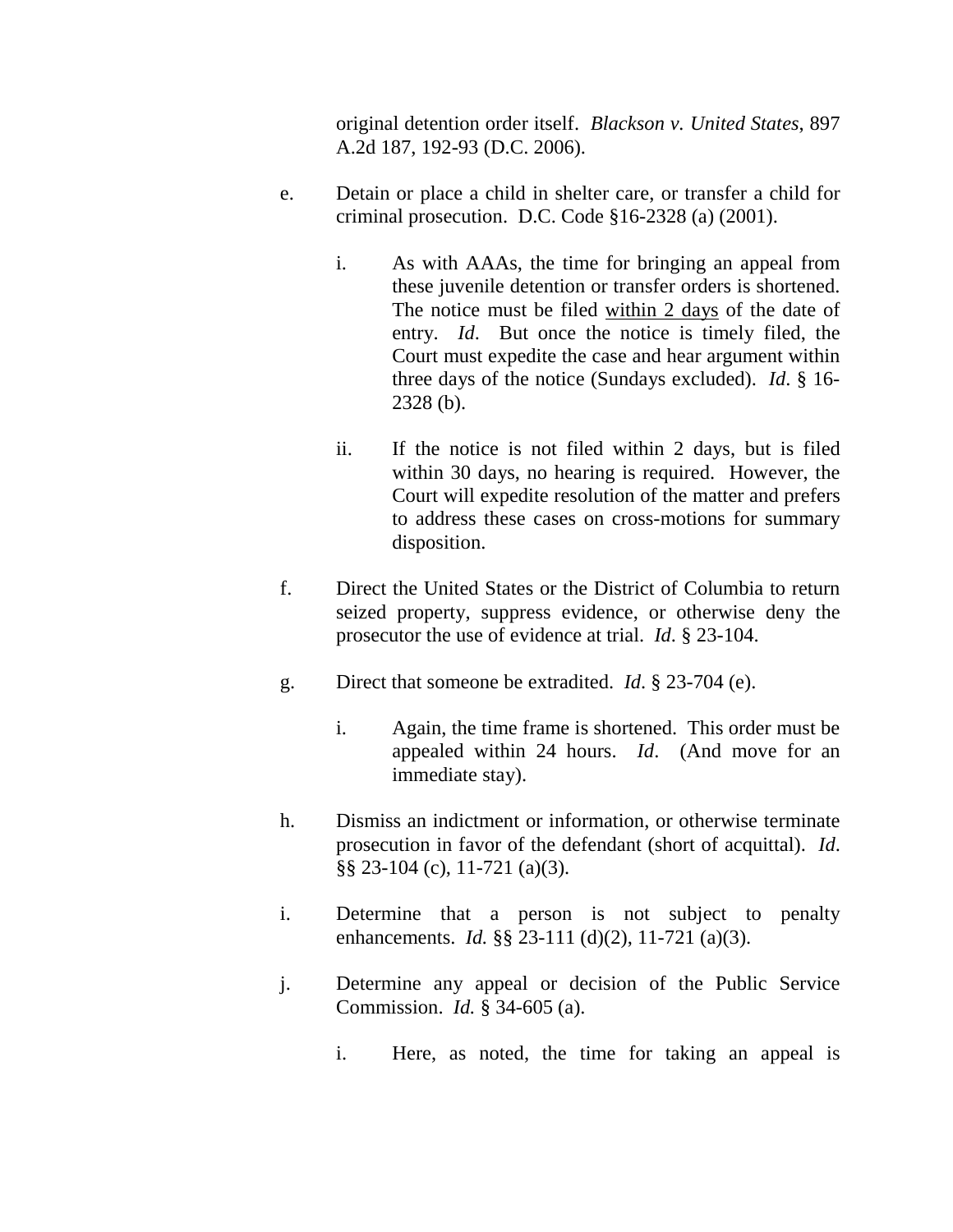#### expanded to 60 days.

- k. The trial court has certified as presenting a controlling question of law as to which there is a substantial ground for a difference of opinion, and for which an immediate appeal may materially advance the ultimate termination of the litigation or case. *Id.* § 11-721 (d) (2001). *See* D.C. App. R. 5.
	- i. Review under this section is reserved for exceptional cases and the statute is not "intended merely to provide (interlocutory) review of difficult rulings in hard cases." *Plunkett v. Gill*, 287 A.2d 543, 545 (D.C. 1972) (quoting *United States Rubber Co. v. Wright*, 359 F.2d 784, 785 (9th Cir. 1996)); *accord*, *Medlantic Health Care Grp.*, *Inc. v. Cunningham*, 755 A.2d 1032 (D.C. 2000).
	- ii. The trial court's certification does not guarantee review and the Court will deny the application – an AAA is the means for seeking review – if it concludes the case was improvidently certified. *In re: J.A.P.*, 749 A.2d 715, 716 (D.C. 2000).
	- iii. The Court has never specifically required the trial court to articulate detailed reasons for certifying an order under this section, but it has intimated that something more than a bare quotation of the statutory language is required. *Id.* at 717.
	- iv. The time for filing an application for permission to appeal is shortened to 10 days after the issuance or entry of the ruling or order that contains the certification.
- 2. The only **non-statutory exception** to the finality rule "unequivocally recognized" by the Court is the **collateral order doctrine**. *Meyers v. United States*, 730 A.2d 155, 156 (D.C. 1999). This very narrow exception applies to interlocutory orders that have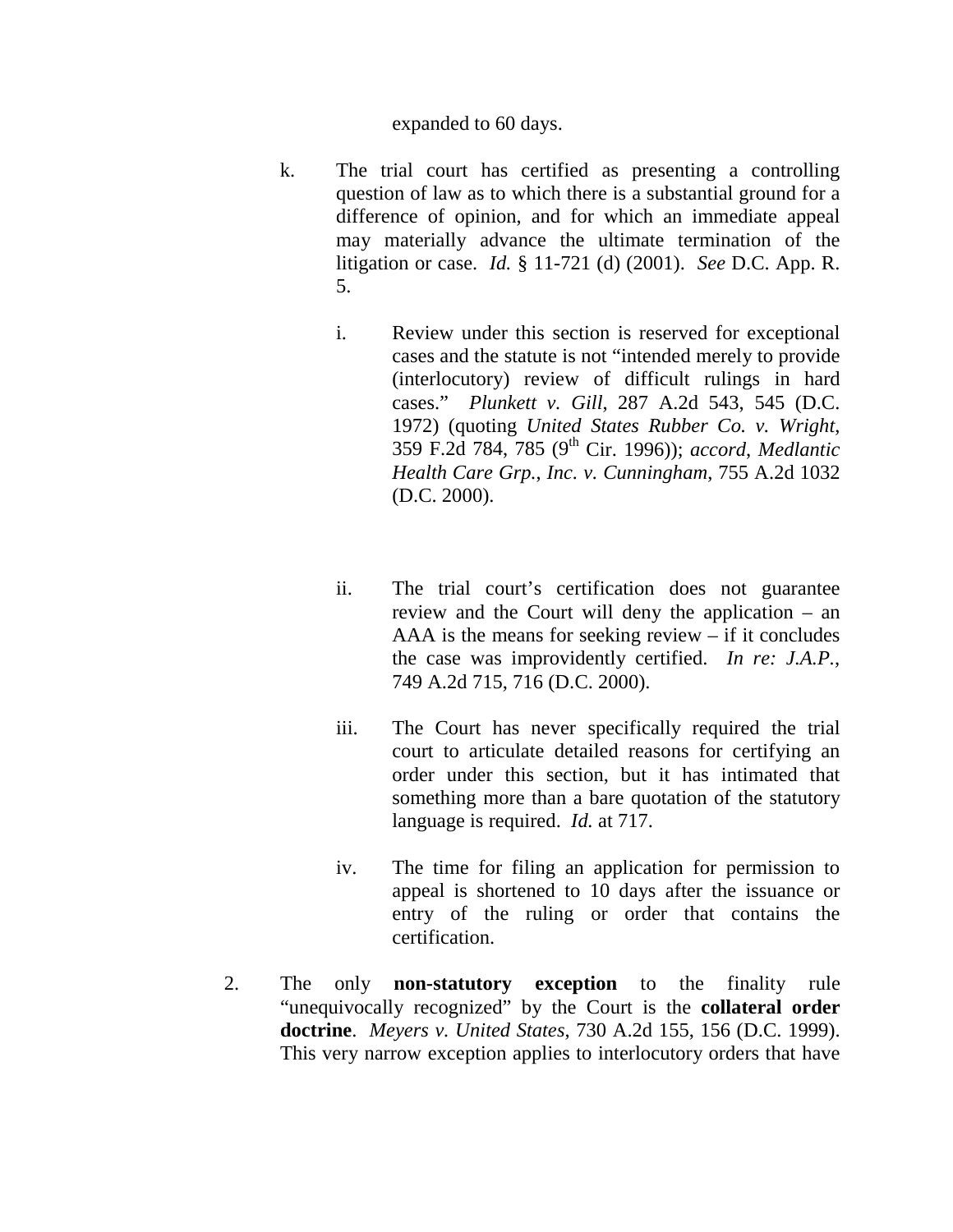a final and irreparable effect on an important right of the parties. *Bible Way Church v. Beard*, 680 A.2d 419, 425 (D.C. 1996).

- a. To be collaterally appealable, an order must 1) conclusively resolve an important and disputed question, 2) that is completely separate from the merits of the action, and 3) is effectively unreviewable on appeal from a final judgment. *Id.* at 425-26. **All parts** of this test must be met, before the Court will take jurisdiction.
- b. Orders most typically deemed appealable under the collateral order doctrine are those denying claims of complete immunity, *see District of Columbia v. Pizzulli*, 917 A.2d 620, 623-34 (D.C. 2007); *Bible Way*, *supra*; *United Methodist Church v. White*, 571 A.2d 790 (D.C. 1990), others include denials of motions to dismiss an indictment based on double jeopardy grounds, *Young v. United States*, 745 A.2d 943, 945 (D.C. 2000), and denials of motions to intervene as of right, *Calvin-Humphrey v. District of Columbia*, 340 A.2d 795, 798 (D.C. 1975); *see also In re Gordon*, 59 A.3d 497 (D.C. 2013) (dismissing an appeal from the denial of counsel's motion to withdraw finding that appellant must appeal after the denial of the motion, not after the entry of final judgment).
	- i. Denials of motions to dismiss based on *forum non conveniens* were once included in this category, s*ee Frost v. Peoples Drug Store*, 327 A.2d 810, 812 (D.C. 1974), but the Court has since overruled *Frost, see Rolinski v. Lewis*, 828 A.2d 739 (D.C. 2003) (en banc).
- c. It also appears that an order which completely denies a parent's right to visitation is interlocutorily appealable; however, the Court has not directly held that the collateral order doctrine applies. *See, e.g., In re D.M.*, 771 A.2d 360 (D.C. 2001).
- D. Extraordinary writs (mandamus or prohibition)
	- 1. A petition for writ of mandamus may be filed in cases "where a trial court has refused to exercise or has exceeded its jurisdiction," or similarly, when a government official has refused to exercise or has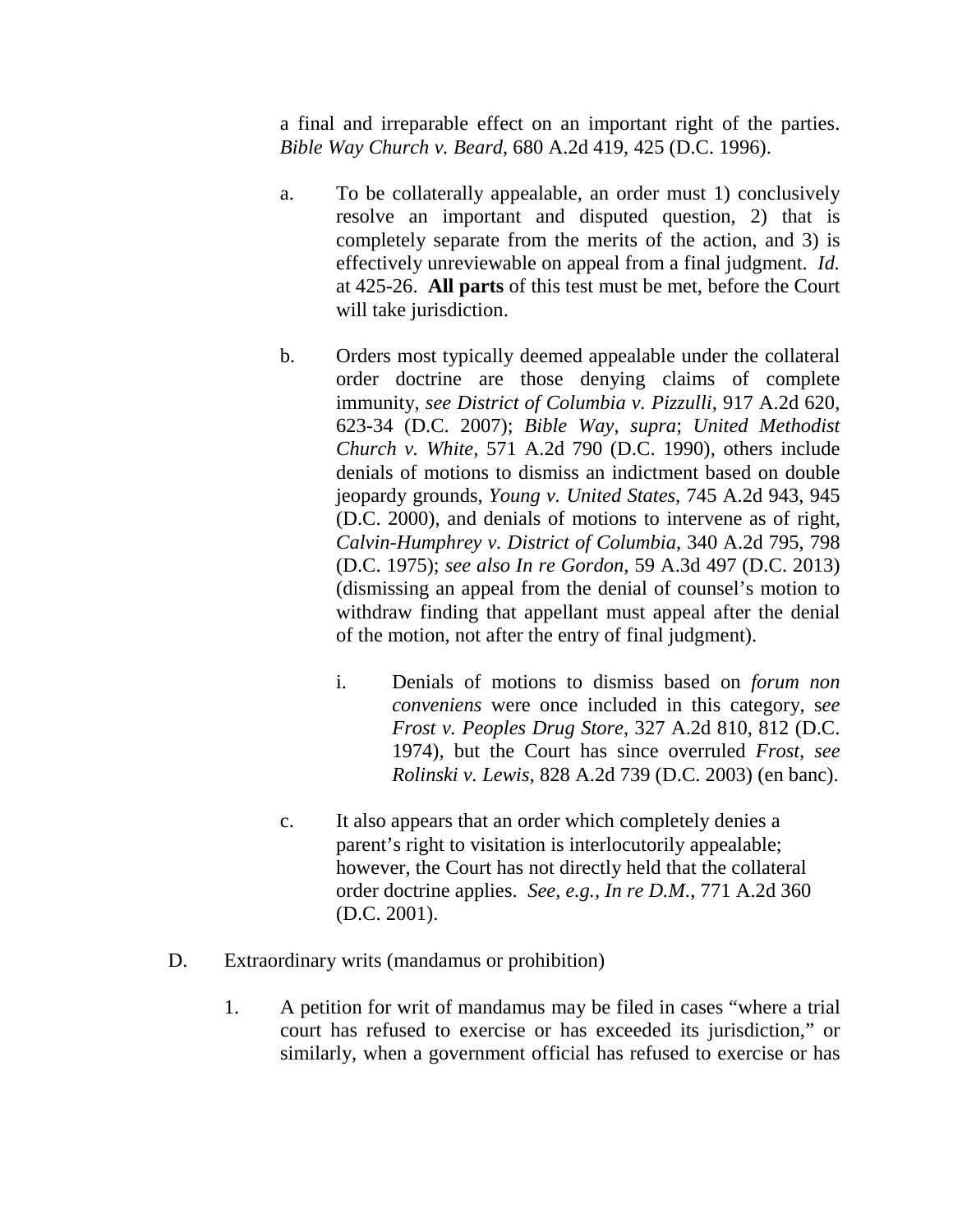exceeded his or her authority. *See Banov v. Kennedy*, 694 A.2d 850, 857 (D.C. 1996); *United States v. Harrod*, 428 A.2d 30 (D.C. 1981) (en banc); *United States v. Braman*, 327 A.2d 530 (D.C. 1974).

- a. It is questionable whether the Court may issue the writ to a federal official. *Compare M'Clung v. Silliman*, 19 U.S. (6 Wheat.) 598 (1821), *with Kendall v. United States*, 37 U.S. (12 Pet.) 524 (1838).
- 2. Mandamus is NOT a substitute for appeal. *Banov,* 694 A.2d at 857.
- 3. The petitioner must show that its right to the writ is clear and indisputable, and that it has no other adequate means of obtaining relief. *Id*.
- 4. If the Court is of the opinion that the writ should not be granted, it will deny the petition; otherwise, it will hold the petition in abeyance and order the respondent(s) to file an answer. D.C. App. R. 21 (b)(1). However, the Court is typically reluctant to issue the writ and if the respondent's answer is unsatisfactory, it usually issues an opinion or memorandum order (with a certified copy to the offending official or entity) explaining why mandamus is appropriate and expressing its confidence that the correct action will be taken. *See Anderson v. Sorrell*, 481 A.2d 766 (D.C. 1984); *Bowman v. United States*, 412 A.2d 10 (D.C. 1980).

### **II. Stays, Emergencies, and Expedited Matters.**

- A. Stays.
	- 1. Noting an appeal does not mean that you've stopped any proceeding below or stayed enforcement of any order or judgment. You must seek a stay if you want to preserve the *status quo* pending appeal.
		- a. Juvenile interlocutory appeals under D.C. Code §16-2328 (2001) are the single exception to this rule and a notice filed under this rule will automatically stay criminal proceedings so that the child is not transferred. *Id*. § 16-2328 (c).
	- 2. A stay must first be sought from the trial court or agency or the movant must show that seeking it from that entity is impracticable.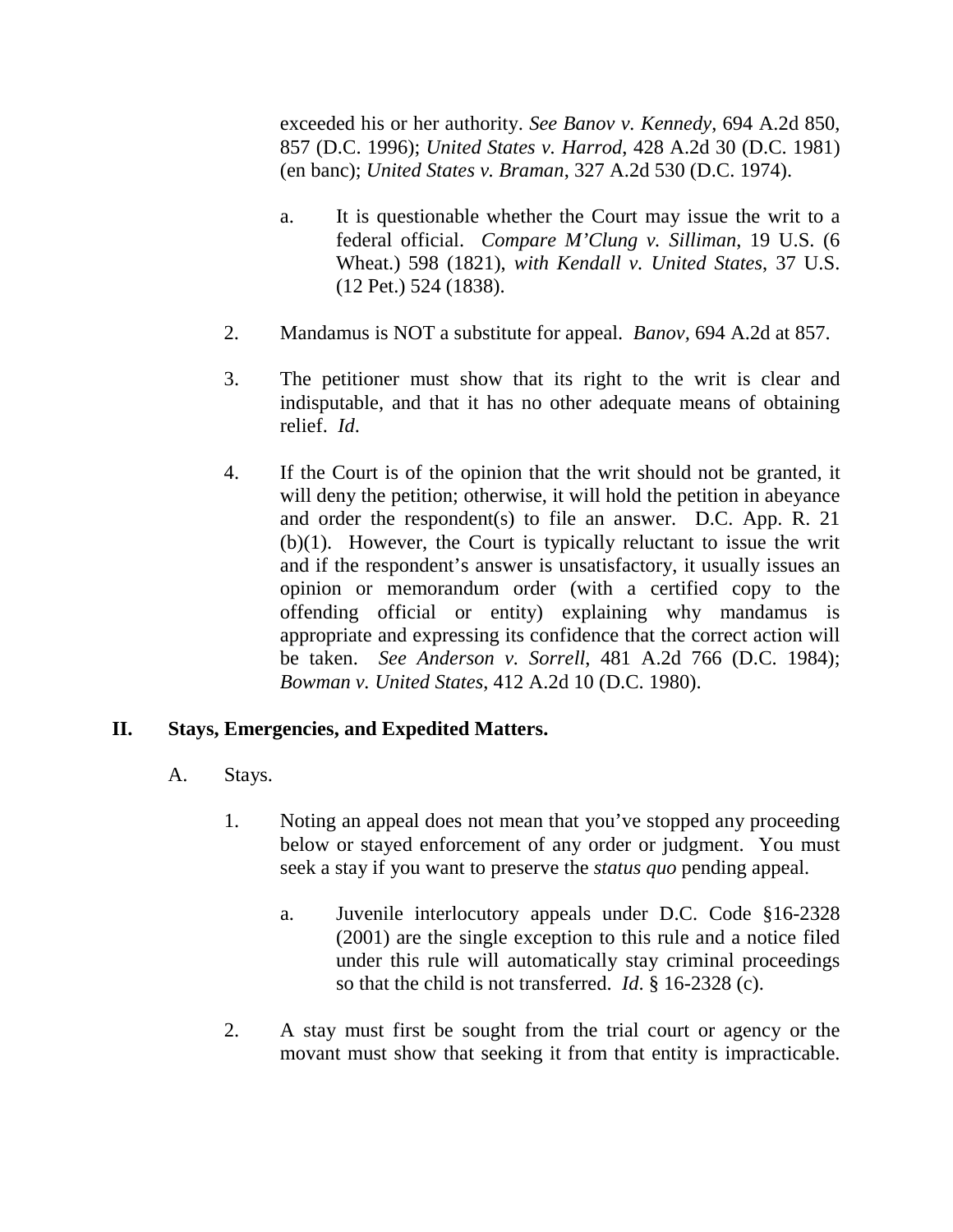D.C. App. R. 8 (a), 18 (a). This rule is strictly construed. *See Horton v. United States*, 591 A.2d 1280 (D.C. 1991).

- 3. If the record has not been filed then attach a copy of the order to be stayed and any relevant record material. D.C. App. R. 8 (a)(2)(B).
- 4. To obtain a stay pending appeal the movant must show: 1) a likelihood of success on the merits, 2) that irreparable harm will result if a stay is not entered, 3) that the nonmoving party will not be harmed (or will suffer less harm), and 4) that the public interest favors granting the stay. *See Barry v. Washington Post Co*., 529 A.2d 319, 321 (D.C. 1987). When the last three factors have been met, only a "substantial" showing of likelihood of success on the merits is necessary for the Court to grant a stay. *Id*. The required degree of possible or likely success will vary according to the Court's assessment of the other stay factors, and an order maintaining the *status quo* may be appropriate where a serious legal question is presented, the movant will otherwise suffer irreparable injury, and there is little risk of harm to the other parties or to the public interest. *See Walter E. Lynch & Co. v. Fuisz*, 862 A.2d 929 (D.C. 2004).
- 5. A stay may be conditioned on the posting of a supersedeas bond. D.C. App. R. 8 (b), 18 (b).

# 6. **Tips:**

- a. File sooner rather than later: don't wait until the marshals are on their way to evict your client, the foreclosure sale is about to occur, or it's the day the action that you want stopped is to occur.
- b. Contact the Clerk's office and ask to speak with Staff Counsel or an attorney on the legal staff to alert the Court of a pending emergency or expedited request to stay. You should also identify for the Court the date the action you seek to stay will occur and whether a transcript is needed and the date ordered.
- c. Address the legal standard, explicitly. Broad complaints about the grievous injustice done to your client by the trial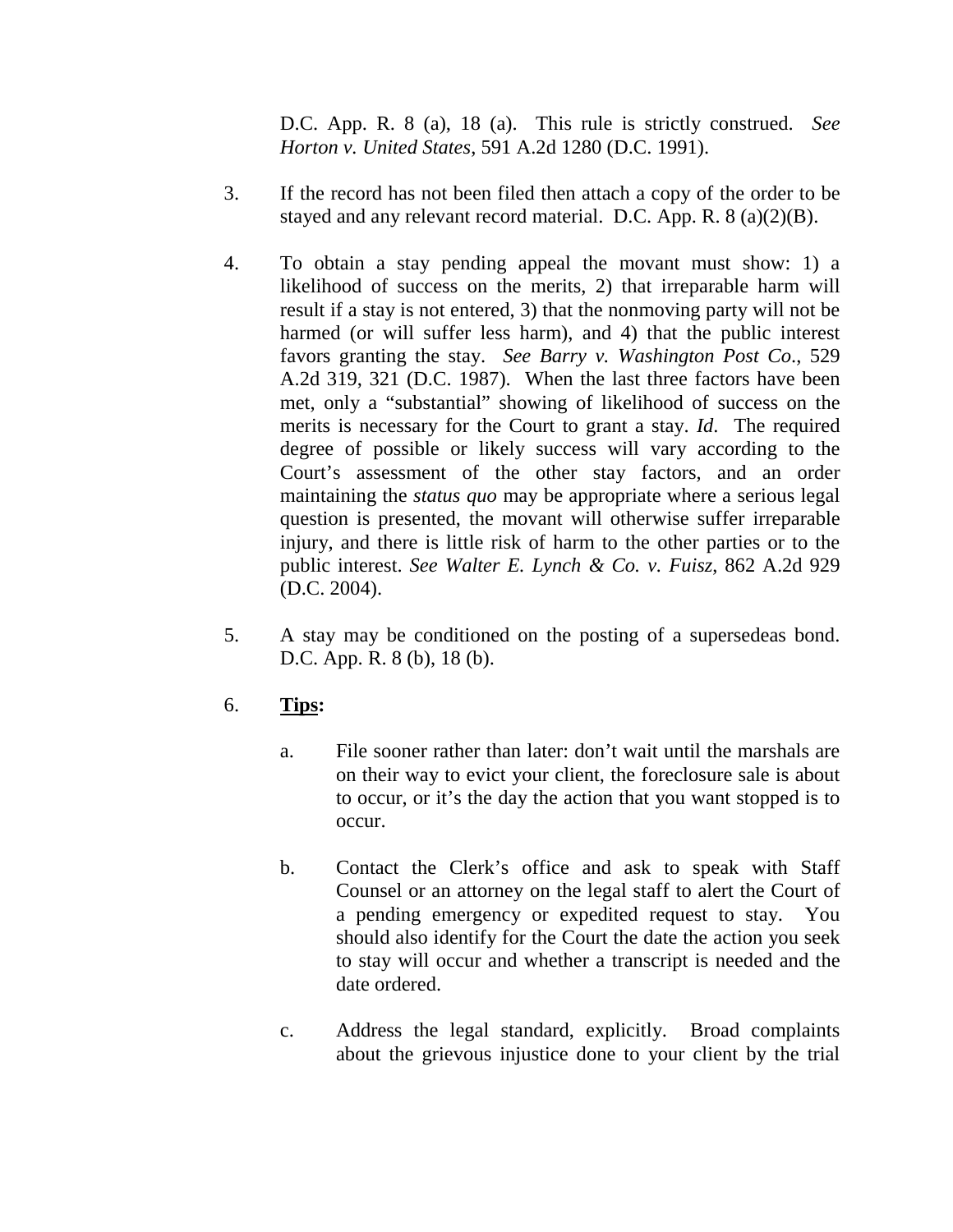judge or the other side are not persuasive.

- d. Economic loss is not irreparable harm unless it threatens the very existence of the movant's business, *see District of Columbia v. Grp. Ins. Admin.*, 633 A.2d 2, 23 (D.C. 1993), nor are the ordinary incidents of litigation, *i.e.*, time and money, s*ee Hercules & Co., Ltd. v. Shama Rest. Corp.*, 566 A.2d 31, 37-38 (D.C. 1989). Moreover, the possibility that compensatory or other corrective relief will be available at a later date, in the ordinary course of litigation, weighs heavily against a claim of irreparable harm. *Zirkle v. District of Columbia*, 830 A.2d 1250, 1257 (D.C. 2003).
- e. If you want the Court to expedite consideration of your motion then **serve your opponent personally**. D.C. App. R.  $8$  (a)(2)(C).
- B. Release in criminal cases.
	- 1. A person who has been detained pending trial or sentencing may take an immediate appeal from the detention order, D.C. Code §§ 23-1324, 23-1325 (b), 23-1325 (d) (2001), and the Court will generally resolve the appeal by cross-motions for summary disposition, *see Martin v. United States*, 614 A.2d 51, 53 (D.C. 1992); D.C. App. R. 9 (a). As noted above, the Court has also recently held that denials of motions to reconsider pretrial detention orders, unlike denials of most other motions to reconsider, are interlocutorily appealable.
	- 2. Persons who are detained pending appeal may also seek review of the detention order, D.C. Code §§ 23-1324, 23-1325 (c)-(d) (2001), but should do so by motion in their existing appeal rather than by filing a separate appeal, D.C. App. R. 9 (b). Moreover, the request should first be made in the Superior Court.
	- 3. Detention matters are expedited. D.C. Code § 23-1324 (b) (2001); D.C. App. R. 4 (c), 9.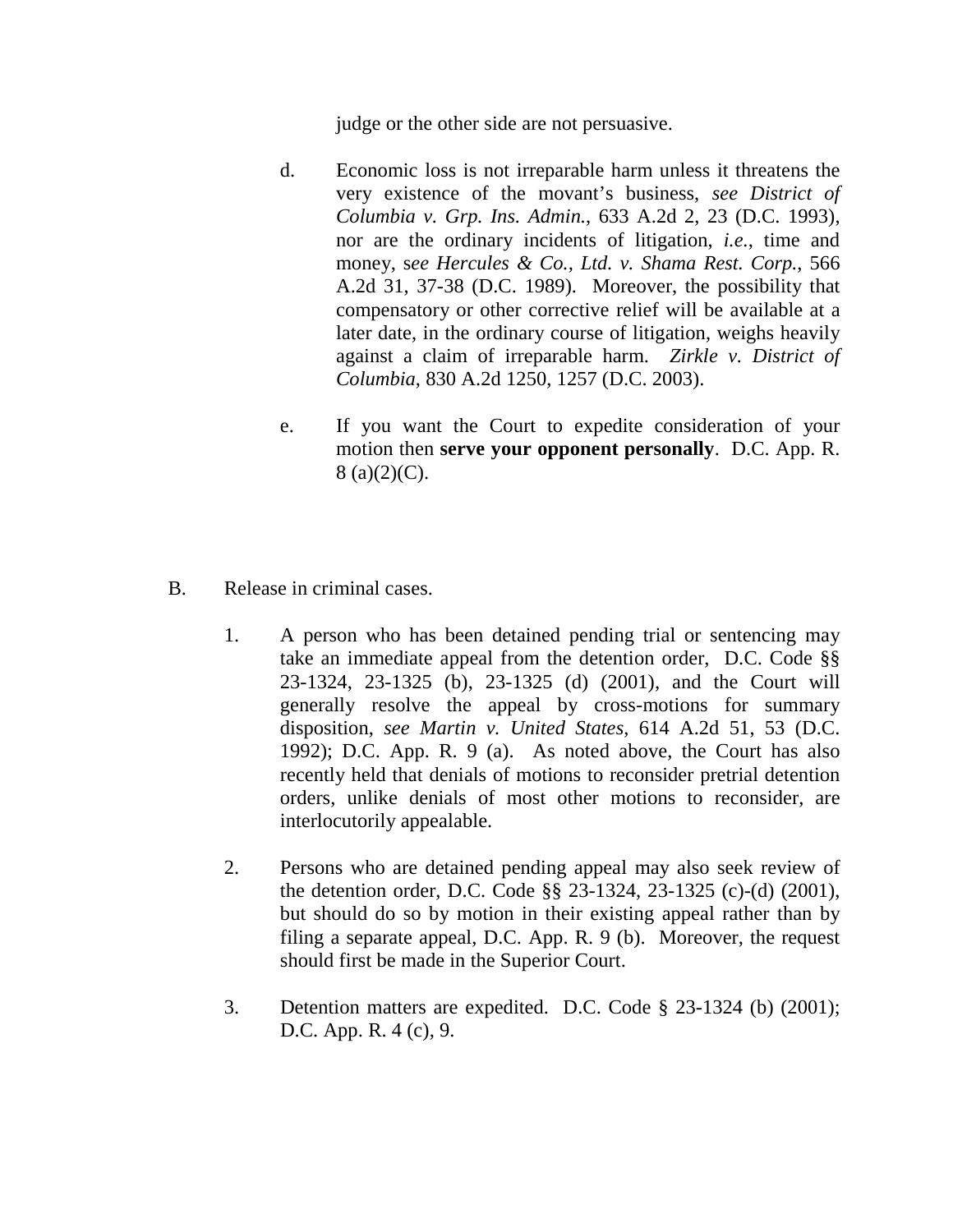- 4. The order under review must be attached to the motion as well as an affidavit addressing all of the points enumerated in Form 6 of the Court's rules. D.C. App. R. 9. Your motion should also identify whether the 100 day rule is applicable and, if so, the  $100<sup>th</sup>$  day of detention. D.C. Code § 23-1322 (h).
- 5. Have the transcript prepared and transmitted ASAP (especially if there's no written order). This means either ordering the transcript on an expedited basis or requesting that the voucher authorize expedited preparation in CJA cases.

# 6. **Tips**:

- a. There are several standards at play and, again, it is important to specifically and concisely address each one.
	- i. A motion for summary disposition must show that the facts are uncomplicated and undisputed, and that the lower court's ruling rests on a narrow and clear-cut issue of law. *See Watson v. United States,* No. 12- CM-871 (D.C. Aug. 8, 2013); *Oliver T. Carr Mgmt., Inc. v. Nat'l Delicatessen, Inc.*, 397 A.2d 914, 915 (D.C. 1979). The movant "has the heavy burden of demonstrating both that his remedy is proper and that the merits of his claim so clearly warrant relief as to justify expedited action." *Carr, supra*.
	- ii. In the pretrial detention context, liberty is the norm unless the trial judge finds probable cause to believe that a person has committed a crime of violence or a dangerous crime, and finds by clear and convincing evidence that no condition or combination of conditions will reasonably assure that person's appearance in court, or the safety of any other person or the community. D.C. Code  $\S$  23-1322 (b)(2) (2001). Certain offenses are presumed dangerous, *see* D.C. Code § 23-1331 (3) & (4); therefore, there is a rebuttable presumption that no condition or combination of conditions will reasonably assure the safety of a person or the community, *see* D.C. Code § 23-1322 (c). The judge must also take a laundry list of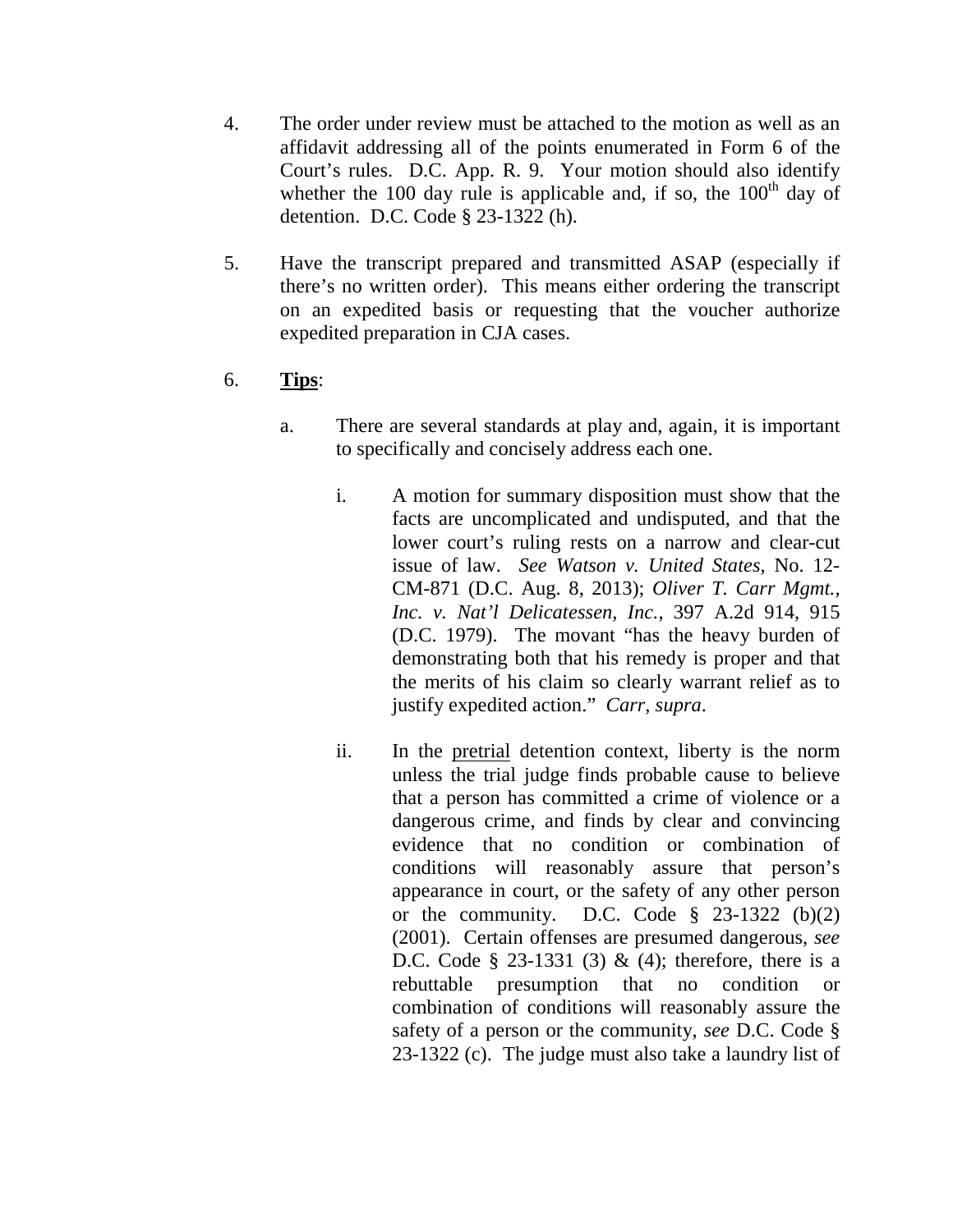other factors into consideration. *Id*. § 23-1322 (e).

- iii. A person who has been convicted and is awaiting sentence, or whose appeal is pending, will be detained unless the trial judge "finds by clear and convincing evidence that he is not likely to flee or pose a danger to any other person or to the property of others." *Id.* § 23-1325. But since a finding of guilt has been made, detention is the norm unless the trial court finds, by clear and convincing evidence, that exceptional circumstances justify a departure from the norm. *See Ibn-Tamas v. United States*, 368 A.2d 520, 521 (D.C. 1977).
- iv. But whatever the standard, the Court's review is deferential, particularly with respect to the trial court's factual findings, and it will not substitute its assessment of dangerousness or risk of flight. *Pope v. United States*, 739 A.2d 819, 824 (D.C. 1999).

## **III. Practice Pointers.**

- A. Filing a Notice of Appeal (civil and criminal cases) or a Petition for Review (agency cases).
	- 1. A notice of appeal is filed with the Clerk of the Superior Court, D.C. App. R. 3 (a), 4 (a)(1), (b)(1), but petitions for review and applications for allowance of appeal are filed with the Court of Appeals. D.C. App. R. 6 (a), 15 (a).
	- 2. Specify the party or parties taking the appeal and designate the judgment or order(s) to be reviewed. D.C. App. R.  $3$  (c),  $15$  (a)(3). *See Patterson v. District of Columbia*, 995 A.2d 167 (D.C. 2010); *Vines v. Mfrs. Traders Trust Co.,* 955 A.2d 1078, 1083 (D.C. 2007).
	- 3. The notice or petition must be signed by the appellant or its counsel. D.C. App. R. 3 (c), 15 (a). If any party is not an individual person it must be represented by counsel.
	- 4. The Clerk of the Superior Court serves the notice on the other parties, and the Clerk of the Court of Appeals serves the petition on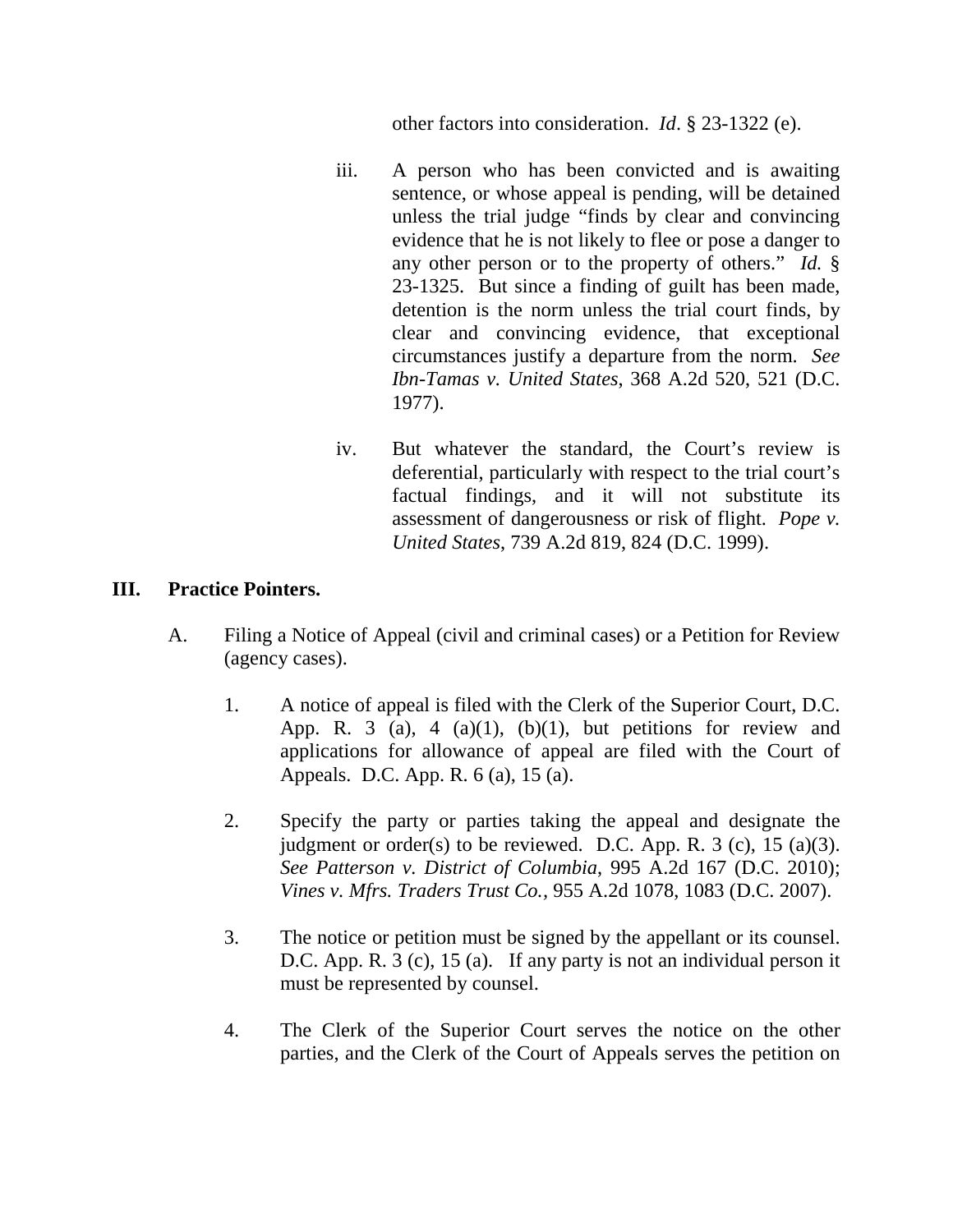the respondent agency and the Office of the Attorney General, D.C. App. R. 3 (d), 15 (c); however, the petitioner must serve copies of the petition on any other party and must file a list of those served with the Clerk of the Court, *id*.

- a. This does not apply to cases from the Office of Administrative Hearings, where the respondent is not the agency. In those cases, the Clerk serves the respondent employer or the claimant.
- B. Record preparation.
	- 1. The record consists of the original papers and exhibits filed in the Superior Court, any transcripts, and a certified copy of the docket entries which is prepared by the Clerk of that court. D.C. App. R. 10 (a).
	- 2. Within 10 days after filing the notice of appeal, an appellant must either order the parts of the transcript it considers necessary or file a certificate stating that no transcript will be ordered. D.C. App. R.10  $(b)(1)$ .
		- a. Unless the entire transcript is ordered, the appellant must, within the same 10 days, file a statement of issues to be presented on appeal and serve a copy of that statement as well as a copy of the transcript order or certificate on all other parties. D.C. App. R. 10 (b)(3).
		- b. If another party considers additional transcript necessary, it may designate the additional parts to be ordered within 10 days after receiving the appellant's transcript order or certificate and statement of issues. *Id*.
		- c. If the appellant fails to order the additional transcript within 10 more days, the designating party may either order those parts or move the Superior Court for an order requiring the appellant to do so. *Id*.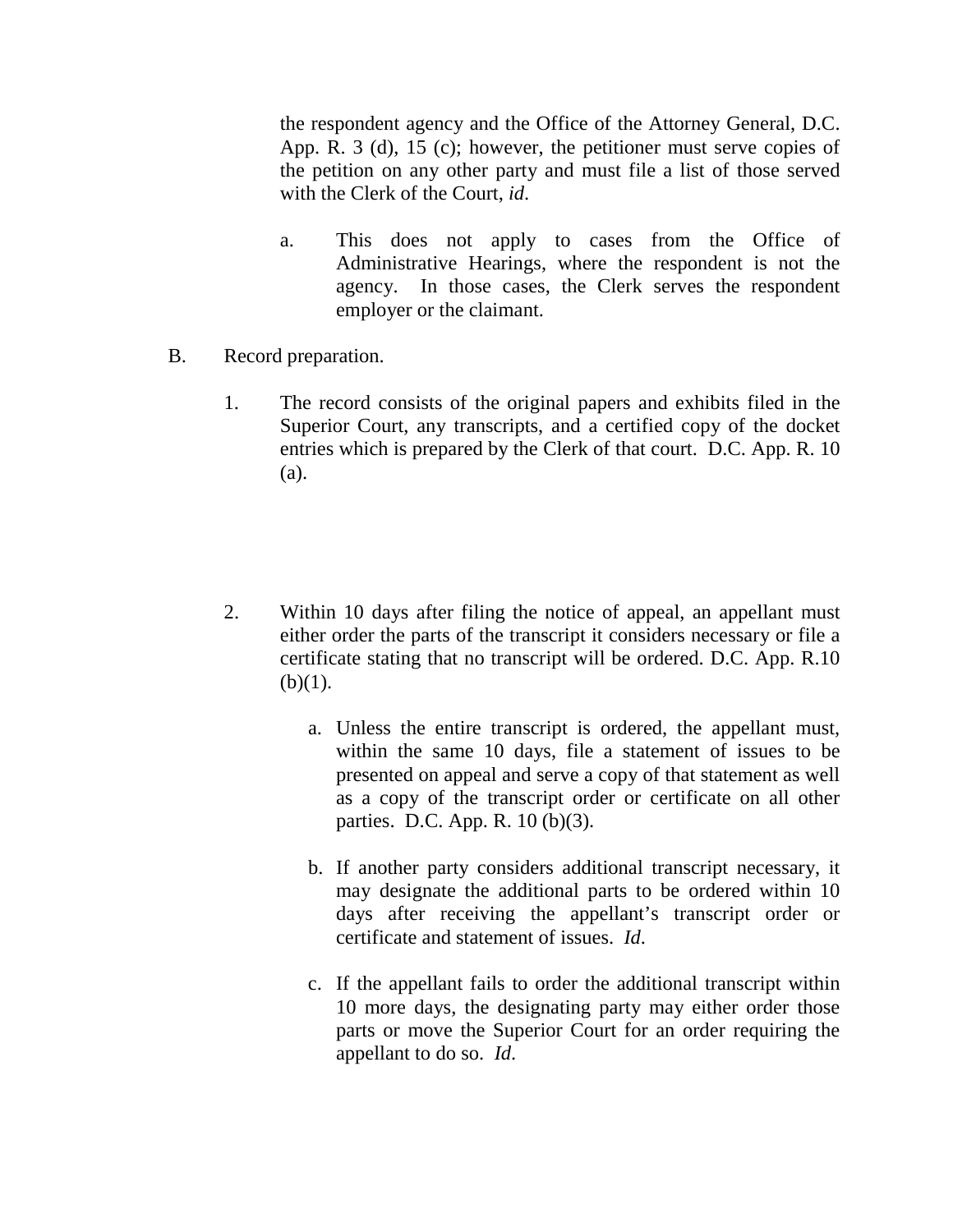- d. Exceptions: In criminal and juvenile cases, in which counsel has been appointed under the Criminal Justice Act, the transcripts are prepared automatically and no order is required. D.C. App. R.  $10$  (b)(5)(B). But if pretrial proceeding transcripts (other than hearings on motions to suppress) or sentencing transcripts are needed, a motion for their preparation must be approved by the trial judge. *Id*. *See also Gaskins v. United States*, 265 A.2d 589 (D.C. 1970). A party proceeding *in forma pauperis* in a civil case must also file a motion in the Superior Court for the preparation of transcripts without costs. D.C. App. R.  $10$  (b)(5)(A); *Hancock v. Mutual of Omaha Insur. Co.*, 472 A.2d 867 (D.C. 1984). In CCAN cases, counsel must secure vouchers from the finance office, complete then, along with a motion to unseal, and submit them to the trial judge for approval. D.C. App. R.  $10(b)(5)(C)$ . If you have been appointed to represent an appellant under CJA or CCAN, you will be notified that the transcript is complete via the web voucher system and you will receive your copy of the transcript electronically.
- e. Subject to the exceptions above, the appellant must make the arrangements for payment for the transcripts at the time the transcripts are ordered. D.C. App. R. 10 (b)(4).
- 3. "While it is primarily appellant's burden to provide an adequate record, our appellate rules explicitly impose upon appellees the duty of designating additional portions of the transcript which they deem necessary . . . . [A]n appellee's duty [is] to assure that information helpful to his or her cause is not omitted." *Sterling Mirror, Inc. v. Gordon*, 619 A.2d 64, 69 (D.C. 1993).
- C. Motions.
	- 1. The parties must seek each other's consent before filing **nondispositive** procedural motions. D.C. App. R. 27 (b)(4).
	- 2. A response to a motion may be filed within 7 calendar days of service, and a reply 3 days thereafter. D.C. App. R.  $27$  (a)(4)-(5). A cross-motion for summary disposition may be filed in lieu of a response.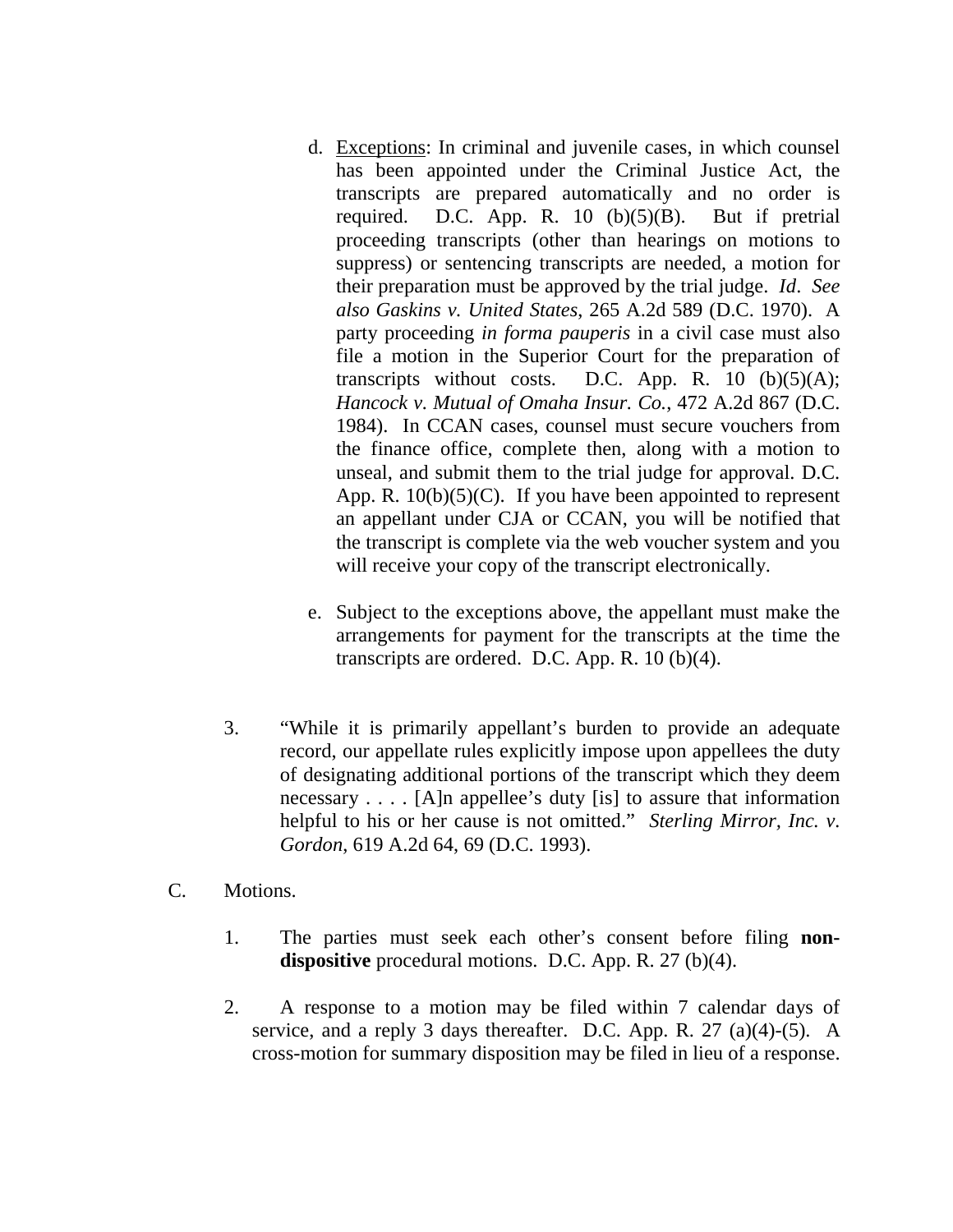D.C. App. R. 27 (c). A reply may not present matters that do not relate to the response. D.C. App. R.  $27$  (a)(5).

- 3. Motions for summary affirmance or reversal will automatically stay the briefing schedule unless otherwise ordered by the Court. D.C. App. R. 27 (c). If counsel deems it appropriate, a statement may be included in either the motion or responsive pleading indicating that it may be treated as the party's brief on the merits if the Court denies the motion or defers consideration on the merits. *Id*.
- 4. A motion or response may not exceed 20 pages, and a reply may not exceed 10 pages. D.C. App. R. 27 (d)(2).
- D. Computing time.
	- 1. In computing time under the Court's rules or the applicable statutes, do not include the day of the triggering event or act. Start counting from the next day and do not include intervening weekends and legal holidays when the relevant time period is less than 11days. D.C. App. R. 26 (a). Intervening weekend and legal holidays are included, however, if a statute or order expressly provides for their inclusion or when the relevant period is stated in *calendar* days. D.C. App. R. 26 (a)(2). If the last day of the relevant period is a Saturday, Sunday, a legal holiday, or a day on which the weather or other conditions cause the Clerk's office to be closed, the due date becomes the next business day. D.C. App. R. 26 (a)(3).
	- 2. If a party is required or permitted to act with a certain time after a paper is served on them, 5 calendar days are added to the prescribed period unless the paper is delivered on the date stated in the proof of service. D.C. App. R. 26 (c). This provision does not apply to orders of the Court that prescribe a period of time for a party to act. This provision does not apply to the filing of notices of appeal, *see Clark v Bridges*, No. 12-CV-49 (D.C. Aug. 29, 2013).
- E. Briefs.
	- 1. The appellant's brief is due 40 days after the Clerk notifies the parties that the record has been filed or, after such notice, the Court has denied a motion for summary disposition. The appellee's brief is due 30 days after service of the appellant's brief and any reply is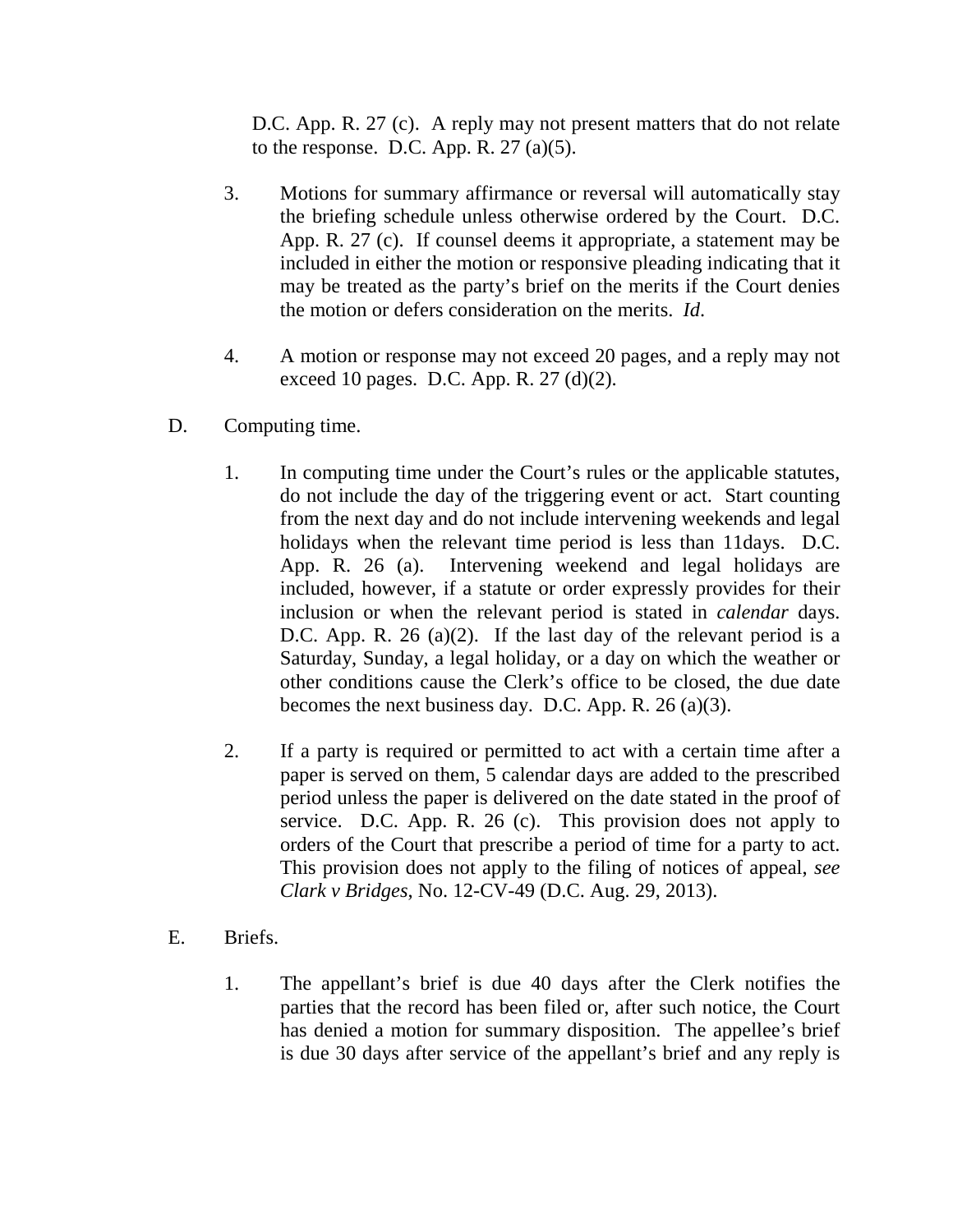due within 21 days after the appellee's brief has been served. D.C. App. R. 31 (a)(1).

- 2. Opening briefs by appellant and appellee may not exceed 50 pages and a reply brief may not exceed 20 pages. D.C. App. R. 32 (a)(6).
- 3. D.C. App. R. 28 (a) requires a brief to contain:
	- a. A title page with the appeal number, the name of the court, the title of the case as it appears on the appellate docket, the nature of the proceeding, the name of the lower court, agency or board, the title of the brief (identifying the party or parties on whose behalf it is filed), and the name, address and phone number of counsel filing the brief. Counsel who will argue the matter must be denoted with an asterisk if more than one counsel is listed.
	- b. A certificate of counsel which will enable judges of the Court to consider disqualification or recusal.
	- c. A table of contents with page references.
	- d. A table of cases and other authorities with an asterisk next to those chiefly relied upon.
	- e. A statement of the issues.
	- f. A statement of the case.
	- g. A statement of the relevant facts with appropriate references to the record.
	- h. An argument with citations to supporting authorities and the record.
	- i. A short conclusion specifying the precise relief sought.
- 4. An *amicus* brief may not be filed without the consent of all parties or leave of the Court, unless it is filed by the United States, the District of Columbia, or another state. It may not exceed 25 pages. D.C. App. R. 29.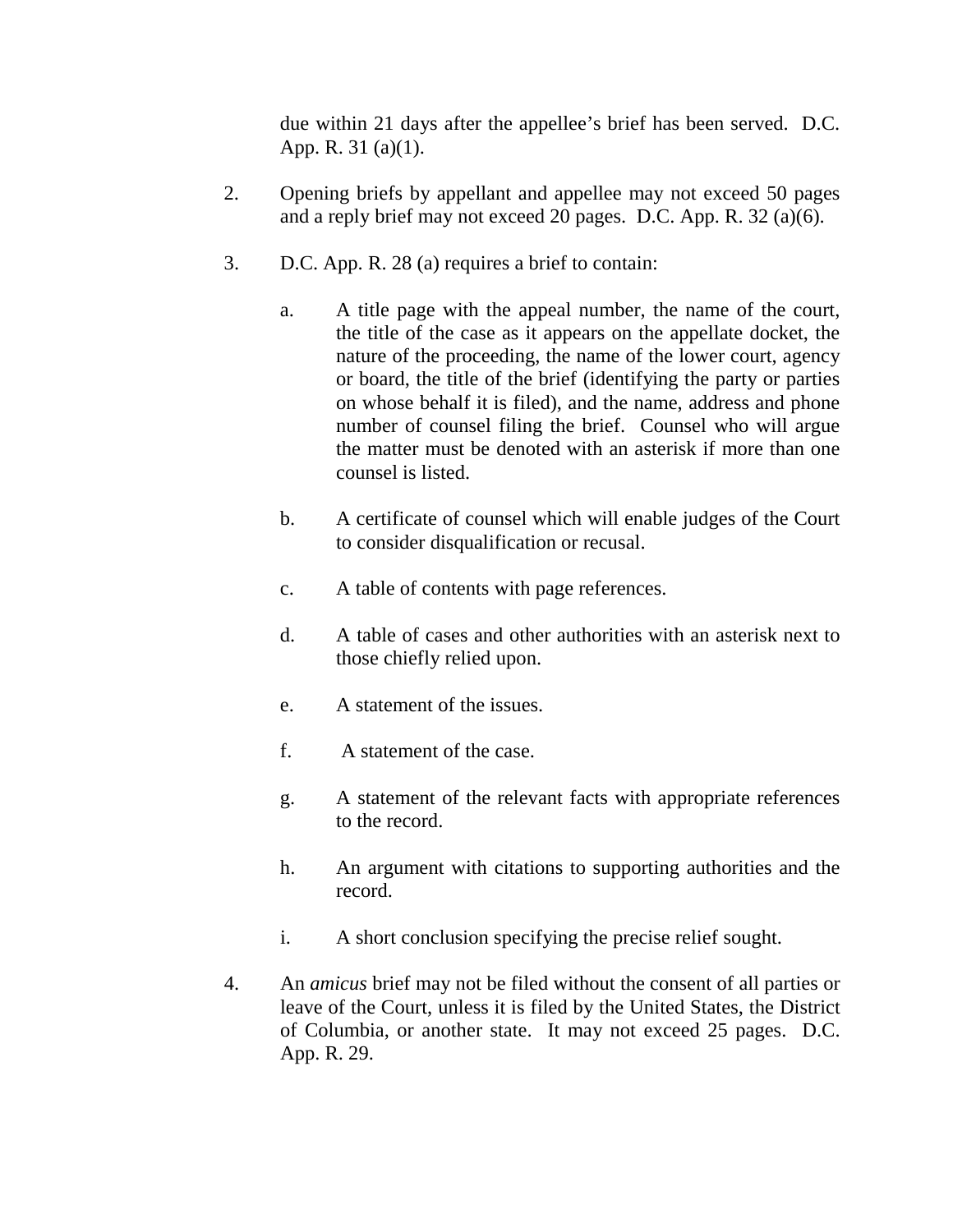- 5. The parties must file an appendix to their briefs containing the relevant docket entries, pleadings, charges, findings, or opinion; the judgment, order, or decision in question; and, any other parts of the record they wish to include. D.C. App. R.  $30$  (a)(1).
	- a. The parties are to cooperate in the preparation of the appendix, and are not to include unnecessary materials unless they wish to face sanctions. D.C. App. R.  $30$  (b)(1).
	- b. The appellant is to pay for preparing the appendix except for those parts requested by another party which the appellant considers to be unnecessary. For those parts, the requesting party is to pay the cost of inclusion. Appendix costs may be recovered by the prevailing party. D.C. App. R. 30 (b)(2).
	- c. The parties may be excused from the appendix requirement upon a showing of "good cause." D.C. App. R. 30 (e). And, an appendix is not required in cases where a party is proceeding *in forma pauperis* or where counsel has been appointed to represent a party. D.C. App. R. 30 (f). There is, however, an abbreviated "appendix" requirement for such cases. *Id*.
- 6. In addition to filing an original and three copies of the brief and appendix, parties represented by counsel **must** email to the court, within 24 hours of filing the brief, a copy of the brief in PDF format to [briefs@dcappeals.gov.](mailto:briefs@dcappeals.gov.) *See* Admin Order 4-11 (November 30, 2011).
- F. Calendaring and argument.
	- 1. Cases on the Regular Calendar are scheduled for oral argument, and counsel is notified, about a month in advance. D.C. App. R. 33 (a). Cases on the Summary Calendar are not scheduled for argument; however, a party may file a motion for oral argument within 10 days after notice of calendaring. D.C. App. R. 33.
	- 2. The appellant is entitled to open and conclude the oral argument. D.C. App. R. 34 (c). If there is a cross-appeal, D.C. App. R. 28 (i) determines which party is the appellant and which the appellee for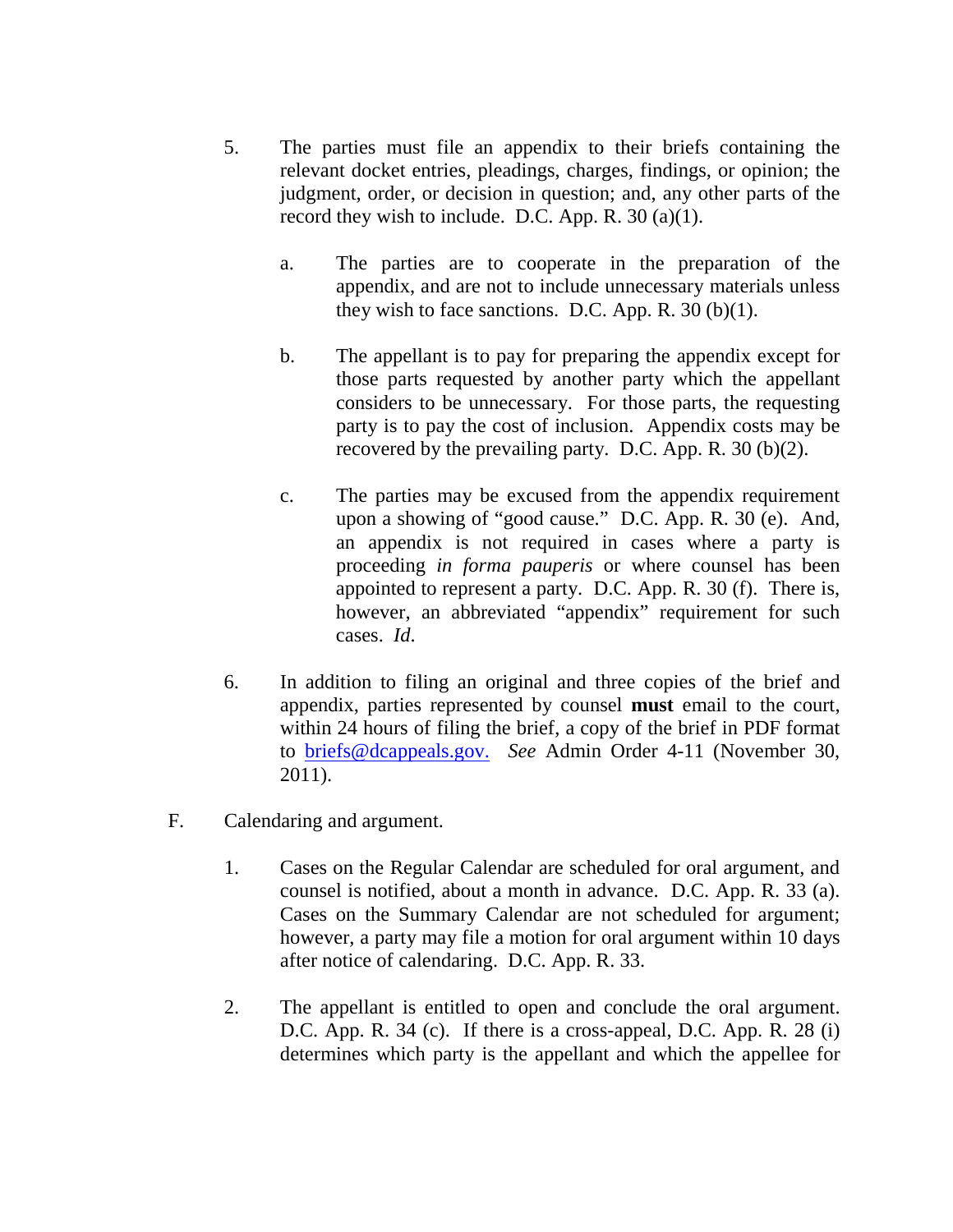purposes of oral argument. D.C. App. R. 34 (d).

- 3. Subject to the Court's discretion, each side has 15 minutes for argument. If the Court hears a case en banc the Court will set the time for argument. *See* Misc. Order M0239-10 (Dec. 22, 2010).
- 4. An intervenor may not argue, except by permission of the Court, D.C. App. R. 29 (g), unless counsel on whose side the intervenor has intervened is willing to share its allotted time. D.C. App. R. 34 (g).
- G. Judgments and opinions.
	- 1. The Clerk prepares, signs, and enters the judgment after receipt of the Court's opinion or as otherwise instructed by the Court if no opinion is issued. D.C. App. R. 36 (a). The opinion or order is then mailed to each party. D.C. App. R. 36 (b).
	- 2. Opinions may be published or unpublished. In the case of an unpublished opinion, any interested party may move for publication within 30 days after issuance. D.C. App. R. 36 (c).
- H. Petitions for rehearing or for rehearing en banc.
	- 1. May be filed within 14 days after entry of the judgment. D.C. App. R. 35 (c), 40 (a)(1).
	- 2. Must state with particularity the points of law or fact which the petitioner believes the Court overlooked or misapprehended. It cannot exceed 10 pages. No oral argument is contemplated. D.C. App. R. 35 (b), 40 (a)(2), (b).
	- 3. An answer to the petition may not be filed unless called for by the Court. D.C. App. R. 35, (e), 40 (a)(3).
	- 4. En banc hearings or rehearings are not favored and will normally be ordered only when necessary to secure or maintain uniformity of the Court's decisions or when the case involves a question of exceptional importance. D.C. App. R. 35 (a).
- I. Mandate.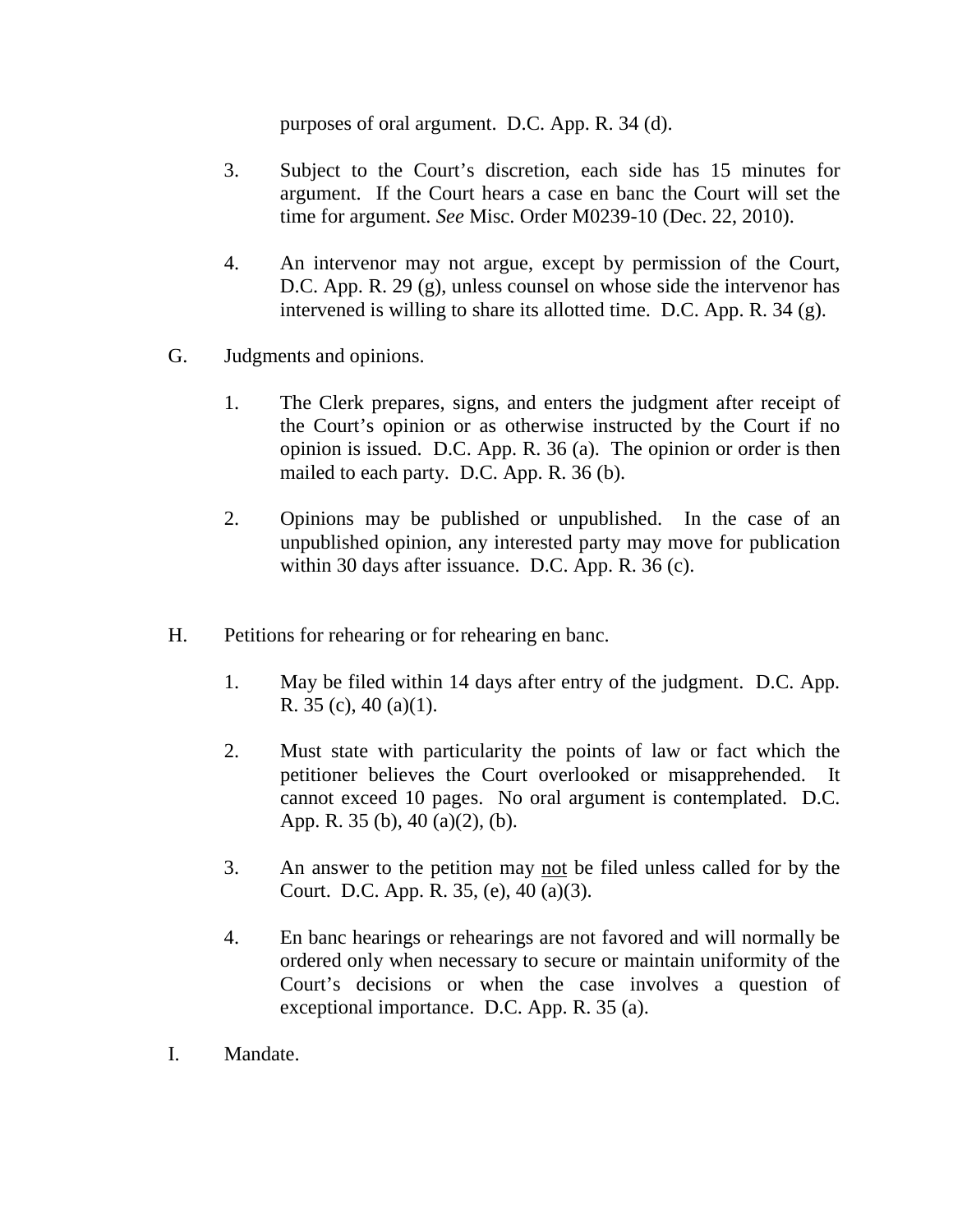- 1. The mandate issues 21 days after judgment unless either 1) the court directs it to be issued earlier, or 2) a timely petition for rehearing or rehearing en banc is filed. If a timely petition is filed, issuance is stayed until 7 days after the petition is resolved. D.C. App. R. 41 (b).
- 2. A party may move to stay issuance of the mandate pending the filing of a petition for *certiorari*. D.C. App. R. 41 (d)(2)(A). If granted, that stay is not to exceed 90 days unless good cause is shown or a *certiorari* petition is filed and a notice to that effect is received from the Clerk of the Supreme Court, D.C. App. R. 41 (d)(2)(B), in which case, the mandate will not issue until final disposition by the Supreme Court, *id*. Issuance will follow immediately on the denial of *certiorari*. D.C. App. R. 41 (d)(2)(D).
- 3. A motion to recall the mandate in a criminal case because of the alleged ineffectiveness of appellate counsel must be filed within 180 days after issuance. D.C. App. R. 41 (f).
- J. Fees and costs.
	- 1. The Court does not generally award attorney's fees except in frivolous cases when they may be assessed as a sanction, *see Slater v. Biehl*, 793 A.2d 1268, 1278 (D.C. 2002), when an appeal is taken for an improper purpose or when a party fails to comply with an order of the court. D.C. App. R. 38. Moreover, the Court has recently held that requests for fees, including those incurred on appeal, should be presented to the Superior Court or agency in the first instance. *See District of Columbia Metro. Police Dep't v. Stanley*, 951 A.2d 65 (D.C. 2008). The Court, however, specifically reserved the power to review fee petitions as it deems appropriate or when its authority is exclusive, as in Workers Compensation cases.
	- 2. Costs, however, are assessed against the appellant if the appeal is dismissed or the judgment is affirmed. They are assessed against the appellee if the judgment is reversed. D.C. App. R. 39 (a). Costs are assessed against the United States only if authorized by law. D.C. App. R. 39 (b).
	- 3. Costs must be requested within 14 days from the date of decision.